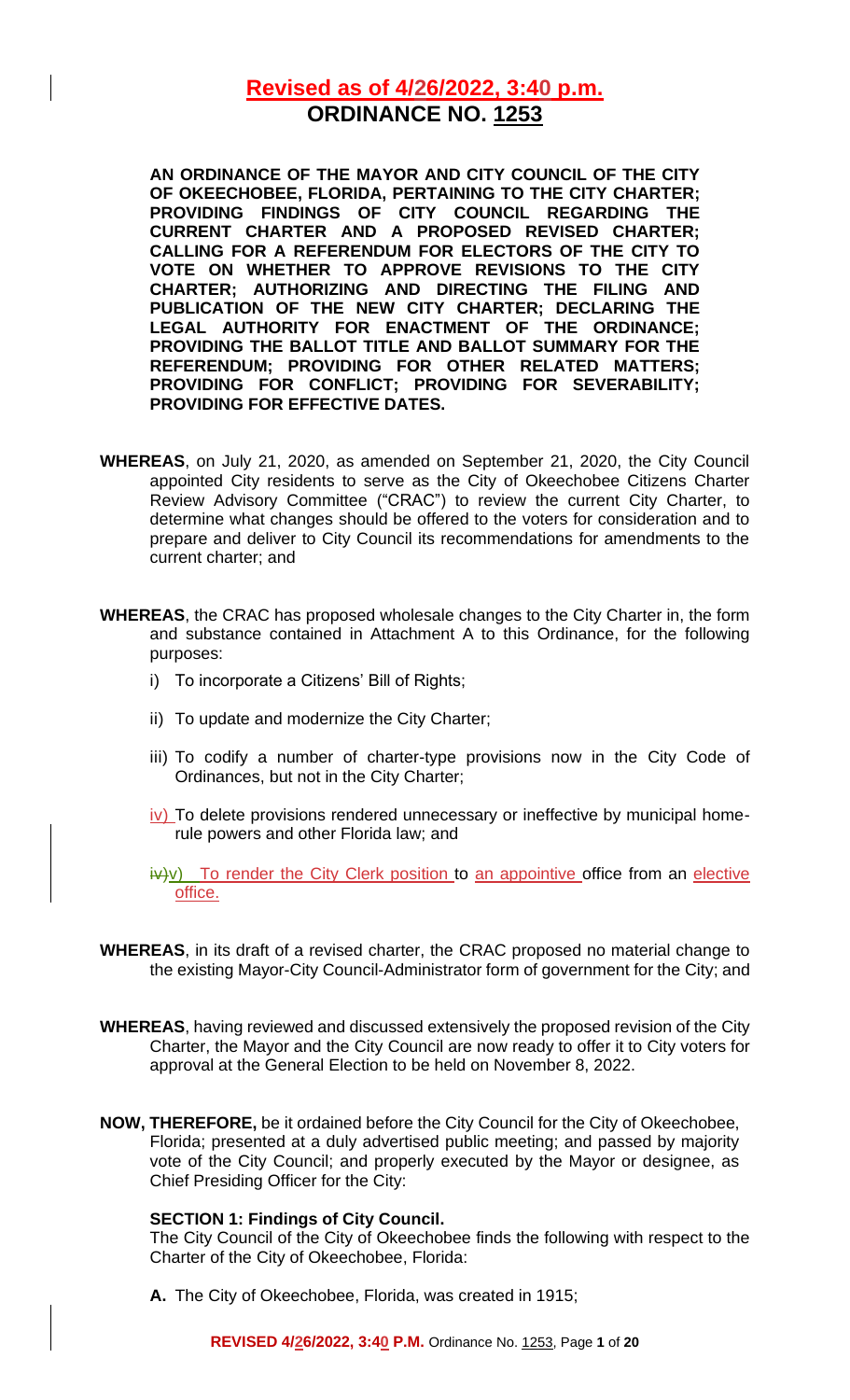**B.** The City Charter was last amended in Ordinance Number 646, enacted by the City Council on July 21, 1992.

#### **SECTION 2: Approval of the Revised City Charter.**

The Charter of the City of Okeechobee is approved in the form and substance contained in Attachment A to this Ordinance. Upon approval of the proposed Charter by the electorate, the current Charter of the City of Okeechobee and all its amendments are repealed in their entirety.

#### **SECTION 3: Filing and Publication.**

The Mayor and the City Clerk are authorized and directed to cause the revised Charter to be filed with the Florida Department of State and the Okeechobee County Supervisor of Elections and to be published on the City's website and at such other locations as may be necessary or useful for the residents and taxpayers of the City of Okeechobee.

#### **SECTION 4: Authority.**

This ordinance is enacted pursuant to the authority granted under Section 166.031 of Florida Statutes.

#### **SECTION 5: Referendum.**

- **A. Referendum Called.** The City Council hereby calls a referendum to be held at the General Election on November 8, 2022, to allow the electors of the City of Okeechobee to vote on the proposed new Charter. All qualified electors of the City of Okeechobee shall be entitled and permitted to vote on the Referendum. The Referendum shall be held and conducted in the manner prescribed by law for elections.
- **B. Ballot.** The ballot title and ballot summary for the referendum shall be as follows:

### **REVISION OF THE CITY CHARTER FOR THE CITY OF OKEECHOBEE, FLORIDA**

Shall the Charter for the City of Okeechobee be updated and revised to retain the current Mayor-City Council-Administrator form of government, (i) incorporate a Citizens' Bill of Rights; (ii) update and modernize the City Charter; (iii) codify a number of charter-type provisions now in the City Code of Ordinance, but not in the City Charter; (vi) eliminate provisions that are obsolete or inconsistent with, state law and modern municipal governance; and (v) render the City Clerk office from an elective position to an appointive position.

| Yes |  |
|-----|--|
| No  |  |

- **C. Translation of the Ballot.** The Mayor and City Clerk are authorized to have the ballot title and summary translated into Spanish if required by the Okeechobee County Supervisor of Elections.
- **D. Notice and Election Proclamation.** The Mayor and City Clerk are hereby authorized and directed to advertise the Referendum as required by law and to take all other actions necessary or useful to carry out the provisions of this section.

#### **SECTION 6: Conflict.**

All ordinances or parts of ordinances in conflict herewith are hereby repealed.

#### **SECTION 7: Severability.**

If any provision or portion of this ordinance is declared by a court of competent jurisdiction to be void, unconstitutional, or unenforceable, then all remaining provisions and portions of this ordinance shall remain in full force and effect.

## **SECTION 8: Effective Date.**

Sections 4 through 8 take effect immediately upon adoption of this Ordinance by City Council. The proposed City Charter in Attachment A shall take effect on the

**REVISED 4/26/2022, 3:40 P.M.** Ordinance No. 1253, Page **2** of **20**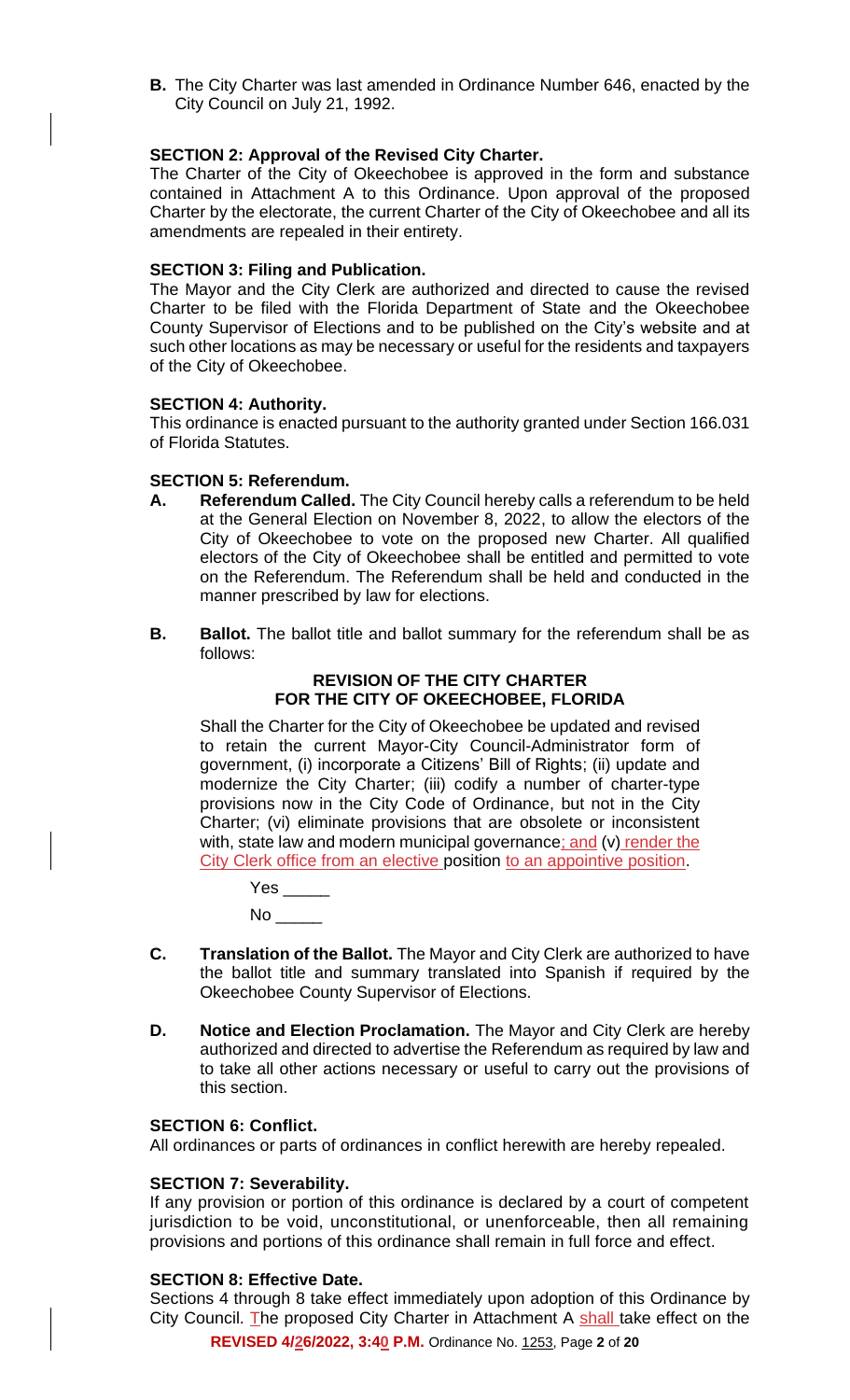**first day of December 2022**, but only if the revised Charter is approved by the electors of the City voting in the General Election. If the voters do not approve the revised Charter at the General Election, this Ordinance shall be deemed to be of no further effect. Additionally, Section C-3.5 shall not take effect until January 4<sup>th</sup> of 2027.

**INTRODUCED** for First Reading and set for final Public Hearing on this 19<sup>th</sup> day of April **2022**.

> \_\_\_\_\_\_\_\_\_\_\_\_\_\_\_\_\_\_\_\_\_\_\_\_\_\_\_\_\_\_\_ Dowling R. Watford Jr., Mayor

ATTEST:

\_\_\_\_\_\_\_\_\_\_\_\_\_\_\_\_\_\_\_\_\_\_\_\_\_\_\_ Lane Gamiotea, CMC, City Clerk

**PASSED AND ADOPTED** after Second and Final Public Hearing this 17<sup>th</sup> day of May **2022**.

ATTEST:

 $\mathbf{I}$ 

Dowling R. Watford Jr., Mayor

\_\_\_\_\_\_\_\_\_\_\_\_\_\_\_\_\_\_\_\_\_\_\_\_\_\_\_\_\_\_\_

\_\_\_\_\_\_\_\_\_\_\_\_\_\_\_\_\_\_\_\_\_\_\_\_\_\_\_ Lane Gamiotea, CMC City Clerk

REVIEWED FOR LEGAL SUFFICIENCY:

John J. Fumero, City Attorney

\_\_\_\_\_\_\_\_\_\_\_\_\_\_\_\_\_\_\_\_\_\_\_\_\_\_\_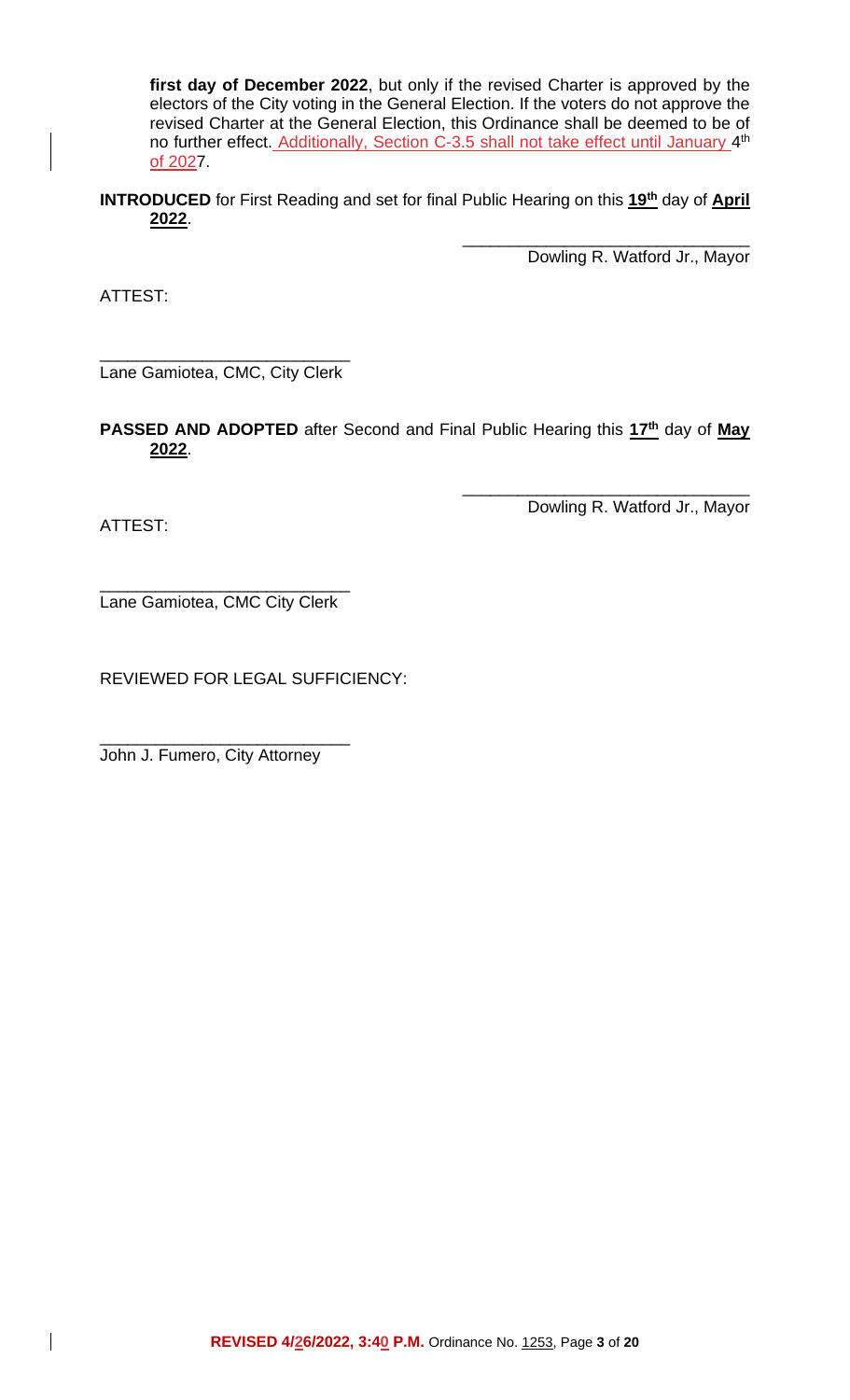# **Ordinance No. 1253 Attachment A**

## **CITIZENS' BILL OF RIGHTS**

The City of Okeechobee (the City) recognizes that Democracy is a form of government in which people's participation is of primary importance. Citizens must have a voice in decision-making. Decision-makers in government are accountable to the public. The orderly, efficient, and equitable governance and operation of the City is enhanced when there is informed participation of residents exercising their rights and responsibilities, and for residents to respect the dignity of public office. In order to provide the public with full and accurate information, to promote efficient governance, to ensure accountability, and to provide all persons fair and equitable treatment, the following *Citizens' Bill of Rights* are established:

- 1. Truth in Government. No City official or employee shall knowingly furnish false information on any public matter, nor knowingly omit significant facts when giving requested information to members of the public.
- 2. Public Records. All audits, reports, minutes, documents and other public records of the City and its boards, agencies, departments, and authorities shall be open for inspection at reasonable times and places convenient to the public.
- 3. Accessibility. Every person should have the ability to transact City business with accessibility and convenience. The City Council, the City Administrator and all City employees shall provide reasonably convenient times for required inspections, for transacting business with the City, and for registration and voting.
- 4. Minutes and Ordinance Register. The City Clerk shall maintain and make available for public inspection an ordinance register separate from the minutes showing the votes of each member on all ordinances and resolutions listed by descriptive title. As a general rule, written minutes of all meetings, including any advisory bodies, and the like, and the ordinance register shall be available for public inspection not later than 30 (thirty) days after the conclusion of the meeting.
- 5. Right to be Heard. While maintaining orderly conduct of public business, any interested person has the opportunity to appear before the City Council or City board or department for the presentation, adjustment or determination of an issue, request, or controversy within the jurisdiction of the City. The City Council shall adopt agenda procedure and schedule hearings in a manner that will enhance the opportunity for public participation. Nothing herein shall prohibit the City from imposing reasonable time limits and procedures for the presentation of a matter and to ensure orderly meetings and proper decorum.
- 6. Right to Notice. Persons entitled by law, ordinance, or resolution to notice of a City hearing shall be timely informed as to the time, place and nature of the hearing and the legal authority pursuant to which the hearing is to be held. Copies of proposed ordinances or resolutions shall be made available at a reasonable time prior to the hearing unless the matter involves an emergency ordinance or resolution.
- 7. Administrators' and Attorneys' Reports. The City Administrator and City Attorney shall periodically make a public status report on all major matters pending or concluded within their respective areas of concern.
- 8. Budgeting. In addition to any budget required by State Statute, the City Administrator at the direction of the Mayor shall prepare a budget showing the cost of each department for each budget year. Prior to the City Council's first public hearing on the proposed budget required by state law, the City Administrator shall make public a budget summary setting forth the proposed cost of each individual department and reflecting the personnel for each department, the purposes therefore, and the amount of any contingency and carryover funds for each department.
- **REVISED 4/26/2022, 3:40 P.M.** Ordinance No. 1253, Page **4** of **20** 9. Representation of City and Public. The Mayor shall endeavor to designate one or more individuals, if and when resources are available, to represent the City at all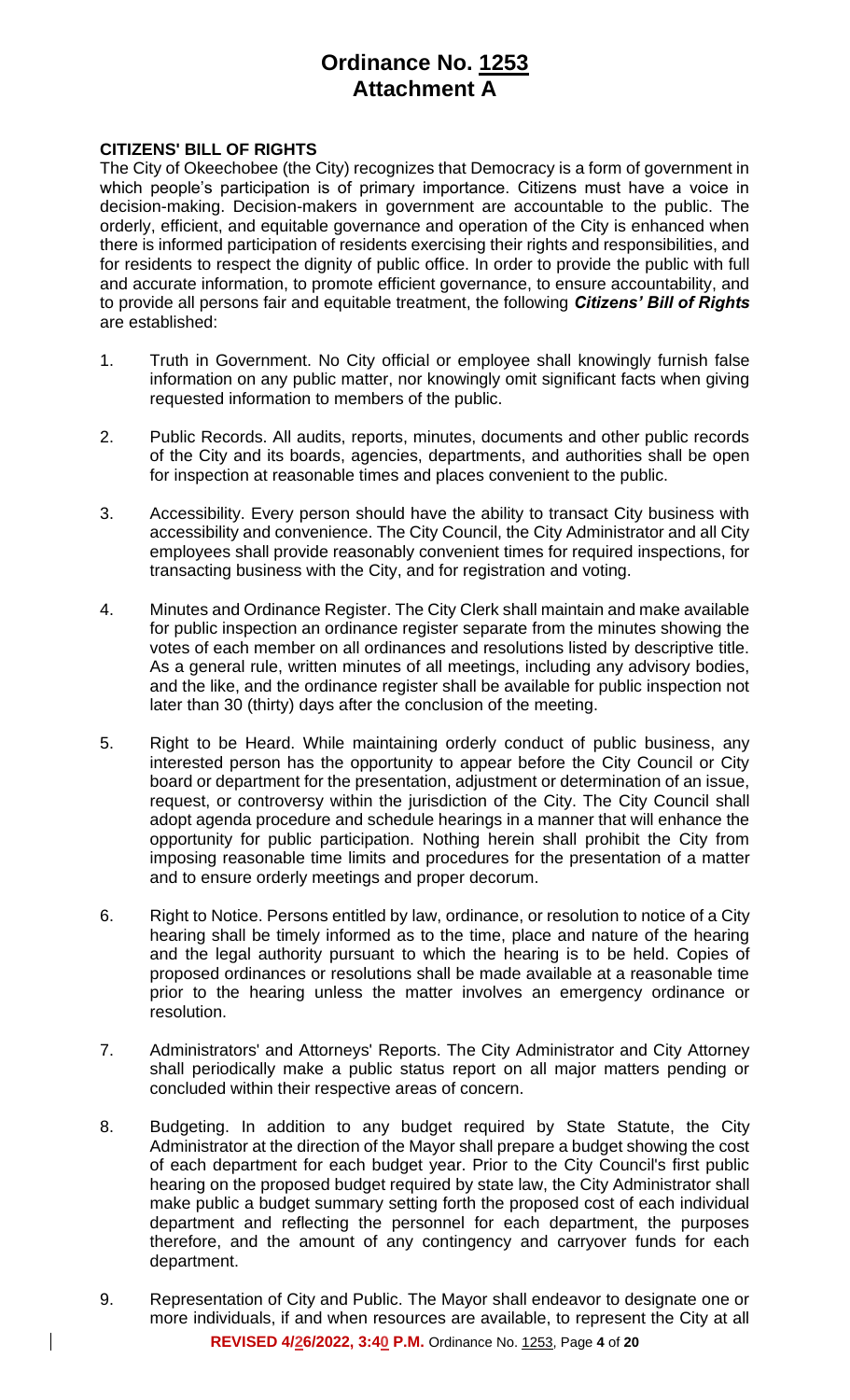proceedings before County, regional, State and Federal regulatory bodies when actions may, significantly affect the City and its residents.

10. Construction. All provisions of this Bill of Rights shall be construed to be supplementary to and not in conflict with the general laws of Florida. If any part of this Bill of Rights shall be declared invalid, it shall not affect the validity of the remaining provisions. Nothing herein is intended to create any legally enforceable rights or causes of action in a court of law. The City Council, the City Administrator and the City staff shall, to the extent reasonable, carry out these responsibilities and strive to achieve them whenever possible and when provided by law.

# **CITY OF OKEECHOBEE CHARTER**

**We, the people of the City of Okeechobee (the City), in order to preserve and protect our hometown way of life, to secure the benefits and responsibilities of home rule, and to provide a municipal government which serves the needs of our community and our citizens, do hereby adopt this Charter.**

### **ARTICLE 1. - CORPORATE EXISTENCE, FORM OF GOVERNMENT, BOUNDARY AND POWERS**

### **§ C-1.1. - Corporate Existence.**

A municipal corporation known as City of Okeechobee (the "City") is hereby created pursuant to the Constitution of the State of Florida (the "State") and the Home Rule Charter of the City.

## **§ C-1.2. - Form of Government.**

The City shall have a "City Council-Administrator" form of government.

### **§ C-1.3. - Corporate Boundary.**

 $\mathbf{I}$ 

The corporate boundary of the City shall be as follows: THAT A MUNICIPALITY to be called the City is hereby established in the County of Okeechobee, the territorial boundaries of which shall be as follows: Beginning at the Northeast corner of the Northwest quarter of the Northeast quarter of [Section 15,](https://library.municode.com/fl/okeechobee/codes/code_of_ordinances?nodeId=PTICH_ARTIVTHMA_S15SAACOF) in Township [37](https://library.municode.com/fl/okeechobee/codes/code_of_ordinances?nodeId=PTICH_ARTVIIITA_S37DULILASOTA) South, Range [35](https://library.municode.com/fl/okeechobee/codes/code_of_ordinances?nodeId=PTICH_ARTVIIITA_S35PROMRO) East, and then run South to the Southeast corner of the Southwest quarter of the Southeast quarter of [Section](https://library.municode.com/fl/okeechobee/codes/code_of_ordinances?nodeId=PTICH_ARTVTHCO_S22ELPRRU) 22, Township [37](https://library.municode.com/fl/okeechobee/codes/code_of_ordinances?nodeId=PTICH_ARTVIIITA_S37DULILASOTA) South, Range [35](https://library.municode.com/fl/okeechobee/codes/code_of_ordinances?nodeId=PTICH_ARTVIIITA_S35PROMRO) East, then run West along the section line dividing Sections  $22$ , and  $27$ , and  $21$ , and  $28$ , to the Southwest corner of [Section](https://library.municode.com/fl/okeechobee/codes/code_of_ordinances?nodeId=PTICH_ARTIVTHMA_S21MAPMP) 21, Township [37](https://library.municode.com/fl/okeechobee/codes/code_of_ordinances?nodeId=PTICH_ARTVIIITA_S37DULILASOTA) South, Range [35](https://library.municode.com/fl/okeechobee/codes/code_of_ordinances?nodeId=PTICH_ARTVIIITA_S35PROMRO) East, then run North along the section line dividing Sections [20,](https://library.municode.com/fl/okeechobee/codes/code_of_ordinances?nodeId=PTICH_ARTIVTHMA_S20IMMA) and [21,](https://library.municode.com/fl/okeechobee/codes/code_of_ordinances?nodeId=PTICH_ARTIVTHMA_S21MAPMP) and [16,](https://library.municode.com/fl/okeechobee/codes/code_of_ordinances?nodeId=PTICH_ARTIVTHMA_S16SAOBIPRTASAET) and [17,](https://library.municode.com/fl/okeechobee/codes/code_of_ordinances?nodeId=PTICH_ARTVICOOFPEBO_S27EL) to the Northwest corner of Section  $16$ , in Township  $37$  South, Range  $35$  East, then run East along section line dividing Sections  $9$ , and  $16$ , and  $10$ , and  $15$ , to Point of Beginning;

AND IN ADDITION TO THE BOUNDARIES SET OUT ABOVE THE FURTHER AND ADDITIONAL TERRITORY BOUNDED AS FOLLOWS: Beginning at the Northeast corner of the Northeast quarter of [Section 28,](https://library.municode.com/fl/okeechobee/codes/code_of_ordinances?nodeId=PTICH_ARTVICOOFPEBO_S28COOF) Township [37](https://library.municode.com/fl/okeechobee/codes/code_of_ordinances?nodeId=PTICH_ARTVIIITA_S37DULILASOTA) South, of Range [35](https://library.municode.com/fl/okeechobee/codes/code_of_ordinances?nodeId=PTICH_ARTVIIITA_S35PROMRO) East, and then run South to the Southeast corner of the Northeast quarter of [Section](https://library.municode.com/fl/okeechobee/codes/code_of_ordinances?nodeId=PTICH_ARTVICOOFPEBO_S28COOF) 28, Township [37](https://library.municode.com/fl/okeechobee/codes/code_of_ordinances?nodeId=PTICH_ARTVIIITA_S37DULILASOTA) South, of Range [35](https://library.municode.com/fl/okeechobee/codes/code_of_ordinances?nodeId=PTICH_ARTVIIITA_S35PROMRO) East, then run West to the Southwest corner of the Northeast quarter of [Section](https://library.municode.com/fl/okeechobee/codes/code_of_ordinances?nodeId=PTICH_ARTVICOOFPEBO_S28COOF) 28, Township [37](https://library.municode.com/fl/okeechobee/codes/code_of_ordinances?nodeId=PTICH_ARTVIIITA_S37DULILASOTA) South, of Range [35](https://library.municode.com/fl/okeechobee/codes/code_of_ordinances?nodeId=PTICH_ARTVIIITA_S35PROMRO) East, and then run North to the Northwest corner of the Northeast quarter of [Section](https://library.municode.com/fl/okeechobee/codes/code_of_ordinances?nodeId=PTICH_ARTVICOOFPEBO_S28COOF) 28, Township [37](https://library.municode.com/fl/okeechobee/codes/code_of_ordinances?nodeId=PTICH_ARTVIIITA_S37DULILASOTA) South, of Range [35](https://library.municode.com/fl/okeechobee/codes/code_of_ordinances?nodeId=PTICH_ARTVIIITA_S35PROMRO) East, and then run East to Point of Beginning;

AND IN ADDITION TO THE BOUNDARIES SET OUT ABOVE THE FURTHER AND ADDITIONAL TERRITORY BOUNDED AS FOLLOWS: Beginning at the Southeast corner of Section [9,](https://library.municode.com/fl/okeechobee/codes/code_of_ordinances?nodeId=PTICH_ARTVICOOFPEBO_S27EL) Township [37](https://library.municode.com/fl/okeechobee/codes/code_of_ordinances?nodeId=PTICH_ARTVIIITA_S37DULILASOTA) South, Range [35](https://library.municode.com/fl/okeechobee/codes/code_of_ordinances?nodeId=PTICH_ARTVIIITA_S35PROMRO) East, and bear North along the East line of said Section [9,](https://library.municode.com/fl/okeechobee/codes/code_of_ordinances?nodeId=PTICH_ARTVICOOFPEBO_S27EL) a distance of 325.12 feet to the South boundary of that property described in Official Records Book (ORB) 207, Page 177, Public Records of Okeechobee County, Florida; thence bear South 89°59′53″ West along the South boundary of said property described in ORB 207, Page 177, a distance of 351.67 feet to a point on the East right-of-way line of State Road 15 (a/k/a Parrott Avenue); thence bear South 00°00′07″ West along said right-of-way line a distance of 301.12 feet; thence bear North 89°52′43″ East along said road right-of-way line a distance of 20.00 feet; thence bear South 00°00′07″ East along said road right-of-way line a distance of 24.69 feet to a point on the South line of said Section  $9$ ; thence bear North 89°52'43" East along the South line of said Section  $9$ , a distance of 331.66 feet to the Point of Beginning. ALSO: Beginning at the Southwest corner of Section [10,](https://library.municode.com/fl/okeechobee/codes/code_of_ordinances?nodeId=PTICH_ARTVICOOFPEBO_S27EL) Township [37](https://library.municode.com/fl/okeechobee/codes/code_of_ordinances?nodeId=PTICH_ARTVIIITA_S37DULILASOTA) South,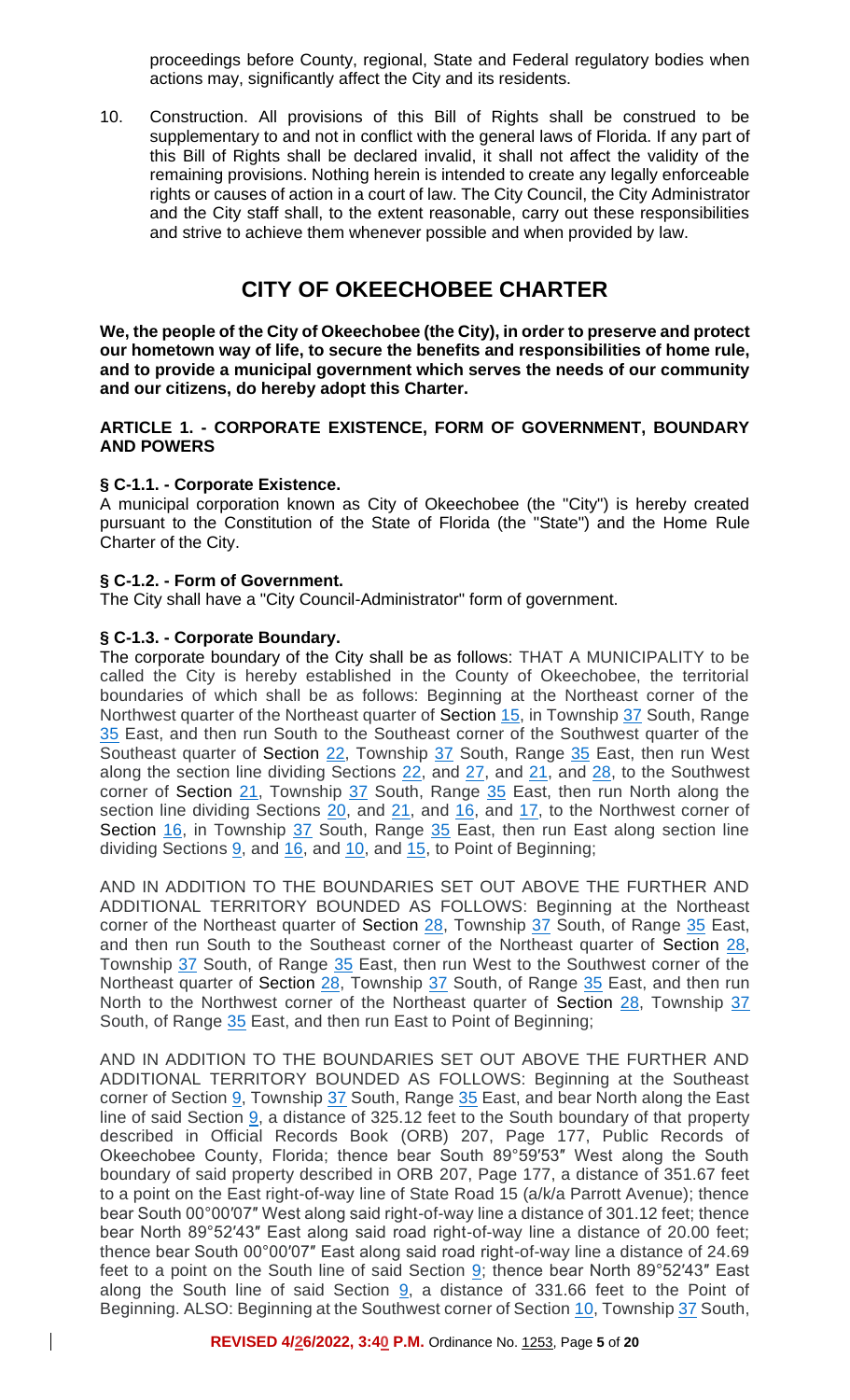Range [35](https://library.municode.com/fl/okeechobee/codes/code_of_ordinances?nodeId=PTICH_ARTVIIITA_S35PROMRO) East, and bear North along the West line of said Section [10,](https://library.municode.com/fl/okeechobee/codes/code_of_ordinances?nodeId=PTICH_ARTVICOOFPEBO_S27EL) a distance of 325.12 feet to a point on the South boundary of that property described in ORB 207, Page 177; thence bear North 89°59′53″ East a distance of 448.33 feet along the South boundary of said property described in ORB 207, Page 177; thence bear South 00°00′07″ East along the extension of the East boundary of said property described in ORB 207, Page 177, a distance of 321.60 feet to a point on the South line of said Section [10;](https://library.municode.com/fl/okeechobee/codes/code_of_ordinances?nodeId=PTICH_ARTVICOOFPEBO_S27EL) thence bear South 89°32′54″ West a distance of 448.36 feet to the Point of Beginning. All lying and being in Sections  $9$ , and  $10$ , Township [37](https://library.municode.com/fl/okeechobee/codes/code_of_ordinances?nodeId=PTICH_ARTVIIITA_S37DULILASOTA) South, Range [35](https://library.municode.com/fl/okeechobee/codes/code_of_ordinances?nodeId=PTICH_ARTVIIITA_S35PROMRO) East; adopted on June 6, 1983 by Ordinance No. 486 recorded in ORB 284, Pages 372- 373, Public Records of Okeechobee County, Florida;

AND IN ADDITION TO THE BOUNDARIES SET OUT ABOVE THE FURTHER AND ADDITIONAL TERRITORY BOUNDED AS FOLLOWS: Lot 6 and the South half of Lot 5 of Block 44; Lots 14 through 16, inclusive of Block 45; Lots 11 through 16, inclusive of Block 52; Lots 1 through 6, inclusive of Block 53; Lots 1 through 6, inclusive of Block 68; Lots 11 through 16, inclusive of Block 69; Lots 11 through 16, inclusive of Block 76 and Lots 1 through 6, inclusive of Block 77 all located in Conner's Highlands, as recorded in Plat Book 1, Page 21, Official Records of Okeechobee County; adopted on August 1, 1983 by Ordinance No. 489 recorded in ORB 256, Page 991, Public Records of Okeechobee County, Florida;

AND IN ADDITION TO THE BOUNDARIES SET OUT ABOVE THE FURTHER AND ADDITIONAL TERRITORY BOUNDED AS FOLLOWS: Lots 17 through 26, inclusive of Block 52 and Lots 1 through 10, inclusive of Block 69 all located in Conner's Highlands, as recorded in Plat Book 1, Page 21, Official Records of Okeechobee County; adopted on December 10, 1984 by Ordinance No. 526 recorded in ORB 275, Page 1231, Public Records of Okeechobee County, Florida;

AND IN ADDITION TO THE BOUNDARIES SET OUT ABOVE THE FURTHER AND ADDITIONAL TERRITORY BOUNDED AS FOLLOWS: Lots 1 through 6, inclusive and 8 through 10, inclusive of Block 76; Lots 17 through 26, inclusive of Block 69 all located in Conner's Highlands, as recorded in Plat Book 1, Page 21, Official Records of Okeechobee County; adopted on November 19, 1985 by Ordinance No. 563 recorded in ORB 280, Page 921, Public Records of Okeechobee County, Florida;

AND IN ADDITION TO THE BOUNDARIES SET OUT ABOVE THE FURTHER AND ADDITIONAL TERRITORY BOUNDED AS FOLLOWS: Lots 1 through 10, inclusive of Block 52; and Lots 17 through 26, inclusive of Block 45 all located in Conner's Highlands, as recorded in Plat Book 1, Page 21, Official Records of Okeechobee County; adopted on December 2, 1986 by Ordinance No. 583 recorded in ORB 283, Page 790, Public Records of Okeechobee County, Florida;

AND IN ADDITION TO THE BOUNDARIES SET OUT ABOVE THE FURTHER AND ADDITIONAL TERRITORY BOUNDED AS FOLLOWS: Parcel "C": South one-half of Southwest one-quarter of Northwest one-quarter of Northwest one-quarter. Lying in Section [27,](https://library.municode.com/fl/okeechobee/codes/code_of_ordinances?nodeId=PTICH_ARTVICOOFPEBO_S27EL) Township [37](https://library.municode.com/fl/okeechobee/codes/code_of_ordinances?nodeId=PTICH_ARTVIIITA_S37DULILASOTA) South, Range [35](https://library.municode.com/fl/okeechobee/codes/code_of_ordinances?nodeId=PTICH_ARTVIIITA_S35PROMRO) East, Okeechobee County, Florida; adopted on January 20, 1987 by Ordinance No. 587 recorded in ORB 284, Page 374, Public Records of Okeechobee County, Florida;

AND IN ADDITION TO THE BOUNDARIES SET OUT ABOVE THE FURTHER AND ADDITIONAL TERRITORY BOUNDED AS FOLLOWS: Lot 7 of Block 76 located in Conner's Highlands, as recorded in Plat Book 1, Page 21, Official Records of Okeechobee County; adopted on September 5, 1989 by Ordinance No. 613 recorded in ORB 307, Pages 220-221, Public Records of Okeechobee County, Florida;

AND IN ADDITION TO THE BOUNDARIES SET OUT ABOVE THE FURTHER AND ADDITIONAL TERRITORY BOUNDED AS FOLLOWS: PARCEL I, the Northwest onequarter of the Northwest one-quarter of the Northeast one-quarter; together with the Northeast one-quarter of the Northwest one-quarter lying North and East of Taylor Creek; also the West 176 feet of the Northeast one-quarter of the Northwest one-quarter of the Northeast one-quarter, less Plat of the 2nd Addition of Okeechobee Estates, also less and except the following described parcel: Beginning at the Southeast corner of Lot No. 14, Okeechobee Estates, according to replat of Lots 1 to 14 of Okeechobee Estates, as recorded in Plat Book 3, Page 55, Public Records of Okeechobee County, Florida, thence run South 00°22′24″ East for a distance of 55 feet, thence North 89°37′36″ West a distance of 55 feet more or less to Taylor Creek, thence Northwesterly along the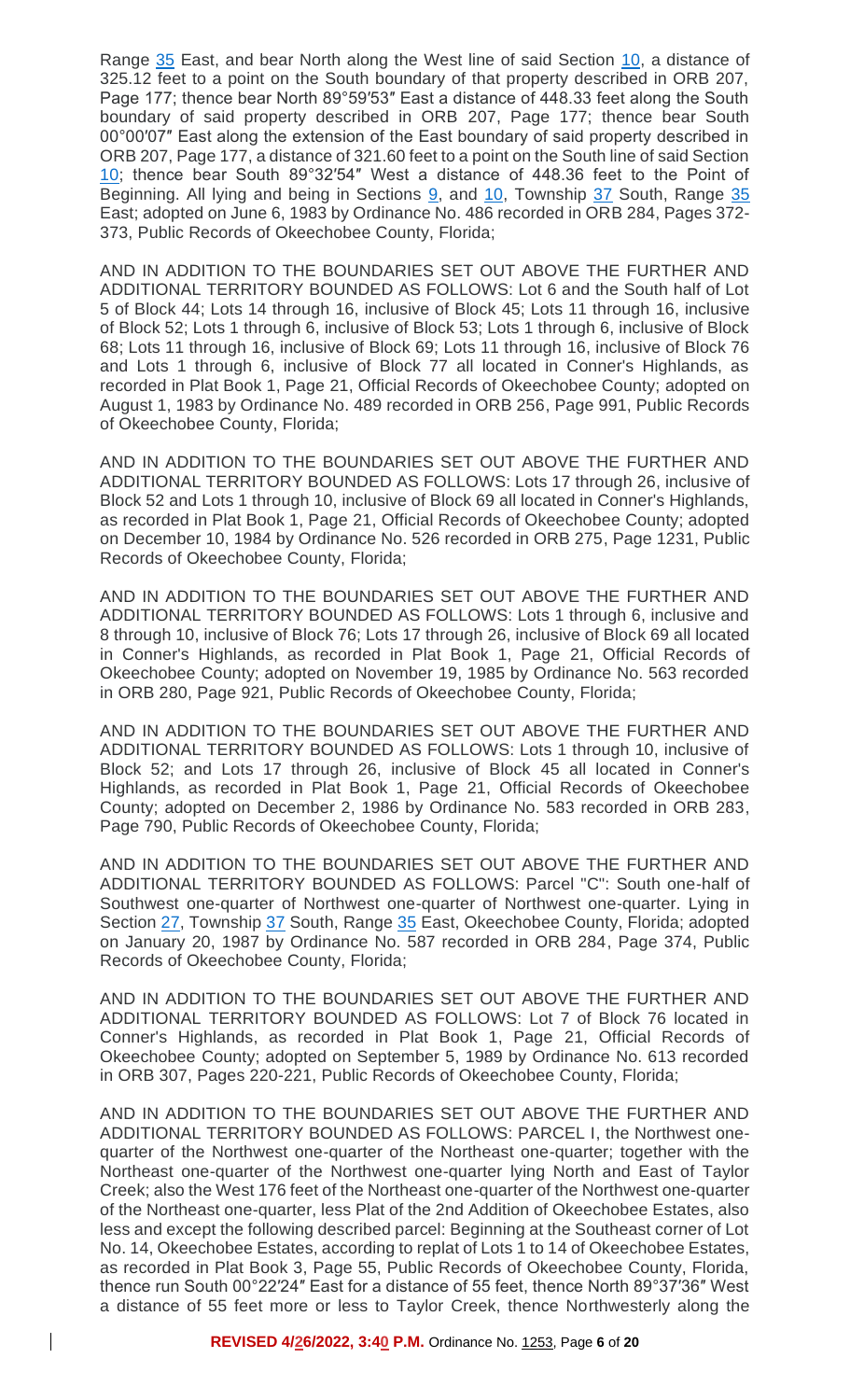boundaries of Taylor Creek to a point of an extended line parallel to the South line of herein described tract then South 89°37′36″ East for a distance of 100 feet, more or less, to Point of Beginning. All being in Section [27,](https://library.municode.com/fl/okeechobee/codes/code_of_ordinances?nodeId=PTICH_ARTVICOOFPEBO_S27EL) Township [37](https://library.municode.com/fl/okeechobee/codes/code_of_ordinances?nodeId=PTICH_ARTVIIITA_S37DULILASOTA) South, Range [35](https://library.municode.com/fl/okeechobee/codes/code_of_ordinances?nodeId=PTICH_ARTVIIITA_S35PROMRO) East, Okeechobee County, Florida. PARCEL V, Northeast quarter of Northeast quarter; East half of Northwest quarter of Northeast quarter less and except the West 176.00 feet of the Northeast quarter of the Northwest quarter of the Northeast quarter all being in Section [27,](https://library.municode.com/fl/okeechobee/codes/code_of_ordinances?nodeId=PTICH_ARTVICOOFPEBO_S27EL) Township [37](https://library.municode.com/fl/okeechobee/codes/code_of_ordinances?nodeId=PTICH_ARTVIIITA_S37DULILASOTA) South, Range [35](https://library.municode.com/fl/okeechobee/codes/code_of_ordinances?nodeId=PTICH_ARTVIIITA_S35PROMRO) East; adopted on October 3, 1989 by Ordinance No. 616 recorded in ORB 307, Pages 1405-1406. Public Records of Okeechobee County, Florida;

AND IN ADDITION TO THE BOUNDARIES SET OUT ABOVE THE FURTHER AND ADDITIONAL TERRITORY BOUNDED AS FOLLOWS: PARCEL VI, That part of the Southwest quarter of Northwest quarter of Northeast quarter lying North and East of Taylor Creek; that part of the South half of Northeast quarter lying North and East of Taylor Creek; that part of the North half of Southeast quarter lying North of Taylor Creek, all being in Section [27,](https://library.municode.com/fl/okeechobee/codes/code_of_ordinances?nodeId=PTICH_ARTVICOOFPEBO_S27EL) Township [37](https://library.municode.com/fl/okeechobee/codes/code_of_ordinances?nodeId=PTICH_ARTVIIITA_S37DULILASOTA) South, Range [35](https://library.municode.com/fl/okeechobee/codes/code_of_ordinances?nodeId=PTICH_ARTVIIITA_S35PROMRO) East; adopted on January 2, 1990 by Ordinance No. 622 recorded in ORB 310, Page 480, Public Records of Okeechobee County, Florida;

AND IN ADDITION TO THE BOUNDARIES SET OUT ABOVE THE FURTHER AND ADDITIONAL TERRITORY BOUNDED AS FOLLOWS: All that certain piece, parcel or tract of land situate, lying and being in Sections [27](https://library.municode.com/fl/okeechobee/codes/code_of_ordinances?nodeId=PTICH_ARTVICOOFPEBO_S27EL) and [28,](https://library.municode.com/fl/okeechobee/codes/code_of_ordinances?nodeId=PTICH_ARTVICOOFPEBO_S28COOF) Township [37](https://library.municode.com/fl/okeechobee/codes/code_of_ordinances?nodeId=PTICH_ARTVIIITA_S37DULILASOTA) South, Range [35](https://library.municode.com/fl/okeechobee/codes/code_of_ordinances?nodeId=PTICH_ARTVIIITA_S35PROMRO) East, Okeechobee County, Florida, as shown on the original Government Land Office (G.L.O.) Township Plat and as approved by the Surveyor General on September 29, 1903. All of which is more particularly bounded and described as follows, to-wit: Commencing for reference at a found 5/8" iron rod with cap (stamped "PLS 3372") at the East quarter Section corner of said Section [28,](https://library.municode.com/fl/okeechobee/codes/code_of_ordinances?nodeId=PTICH_ARTVICOOFPEBO_S28COOF) Township [37](https://library.municode.com/fl/okeechobee/codes/code_of_ordinances?nodeId=PTICH_ARTVIIITA_S37DULILASOTA) South, Range [35](https://library.municode.com/fl/okeechobee/codes/code_of_ordinances?nodeId=PTICH_ARTVIIITA_S35PROMRO) East; Thence, bearing South 89°30′05″ West along the South line of the Northeast quarter of Section [28,](https://library.municode.com/fl/okeechobee/codes/code_of_ordinances?nodeId=PTICH_ARTVICOOFPEBO_S28COOF) Township [37](https://library.municode.com/fl/okeechobee/codes/code_of_ordinances?nodeId=PTICH_ARTVIIITA_S37DULILASOTA) South, Range [35](https://library.municode.com/fl/okeechobee/codes/code_of_ordinances?nodeId=PTICH_ARTVIIITA_S35PROMRO) East, a distance of 297.04 feet to set 7/8" iron rod with aluminum alloy cap (stamped ECD PLS 5179) and the point and place of beginning of the herein described parcel; Thence, continuing along same, bearing South 89°30′05″ West a distance of 62.29 feet to a set P.K. nail and disk (stamped lb 6221) on the East right-of-way line of U.S. 441, (a/k/a State Road 15 and Parrott Avenue, 100 feet wide right-of-way; Thence, leaving the South line of the Northeast quarter of Section [28,](https://library.municode.com/fl/okeechobee/codes/code_of_ordinances?nodeId=PTICH_ARTVICOOFPEBO_S28COOF) bearing North 00°10′23″ West along said East right-of-way line of U.S. 441, a distance of 242.00 feet to the South line of Block 51 First Addition to South Okeechobee, as recorded in Plat Book 1, Page 17, Okeechobee County, Florida; Thence, leaving the East right-of-way line of U.S. 441, bearing North 89°30′05″ East along said South line of Block 51, a distance of 359.56 feet to a set 7/8" iron rod with aluminum alloy cap (stamped ECD PLS 5179) on the East line of said Section [28;](https://library.municode.com/fl/okeechobee/codes/code_of_ordinances?nodeId=PTICH_ARTVICOOFPEBO_S28COOF) Thence, leaving the South line of Block 51, bearing North 00°07'12" West along said East line of Section [28,](https://library.municode.com/fl/okeechobee/codes/code_of_ordinances?nodeId=PTICH_ARTVICOOFPEBO_S28COOF) and along the East line of said Block 51, a distance of 295.93 feet to a set 7/8" iron rod with aluminum alloy cap (stamped ECD PLS 5179); Thence, leaving the East line of Section [28,](https://library.municode.com/fl/okeechobee/codes/code_of_ordinances?nodeId=PTICH_ARTVICOOFPEBO_S28COOF) and the East line of Block 51, bearing North 89°18′40″ East a distance of 483.36 feet to a set 7/8" iron rod with aluminum alloy cap (stamped ECD PLS 5179); Thence, bearing North 00°10′23″ West a distance of 121.82 feet, to a set 7/8" iron rod with aluminum alloy cap (stamped ECD PLS 5179); Thence, bearing North 89°18′40″ East along the North line of South half of the Southwest quarter of the Northwest quarter of said Section [27,](https://library.municode.com/fl/okeechobee/codes/code_of_ordinances?nodeId=PTICH_ARTVICOOFPEBO_S27EL) a distance of 528.47 feet to a set 7/8" iron rod with aluminum alloy cap (stamped ECD PLS 5179); Thence, bearing South 00°10′23″ East along a line 1421.61 feet East of and parallel with the centerline of the aforesaid U.S. 441, a distance of 730.00 feet to a set 7/8" iron rod with aluminum alloy cap (stamped ECD PLS 5179); Thence, bearing South 89°18′40″ West a distance of 285.41 feet to a set 7/8" iron rod with aluminum alloy cap (stamped ECD PLS 5179); Thence, bearing South 18°29'43" East a distance of 234.56 feet to a set 7/8" iron rod with aluminum alloy cap (stamped ECD PLS 5179); Thence, bearing South 00°10′23″ East a distance of 173.72 feet to a set  $4" \times 4"$  concrete monument with aluminum alloy cap (stamped M.F. Lenz Co. LB 6221); Thence, bearing South 89°18′28″ West along the North line of lands of City Markets Building, Inc. as recorded in ORB 205, Page 285 and ORB 201, Page 73, a distance of 1021.76 feet to a set 7/8" iron rod with aluminum alloy cap (stamped ECD PLS 5179), at the Southeast corner of those lands of Louis R. Demicco as recorded in ORB 200, Page 893, Public Records of Okeechobee County, Florida; Thence, leaving the North line of lands of City Markets Building, Inc., bearing North 00°07′12″ West along the Easterly line of those lands of Louis R. Demicco, a distance of 424.40 feet to a set 7/8" iron rod with aluminum alloy cap (stamped ECD PLS 5179); Thence, continuing along the lands of Louis R. Demicco, bearing South 89°30′05″ West a distance of 35.00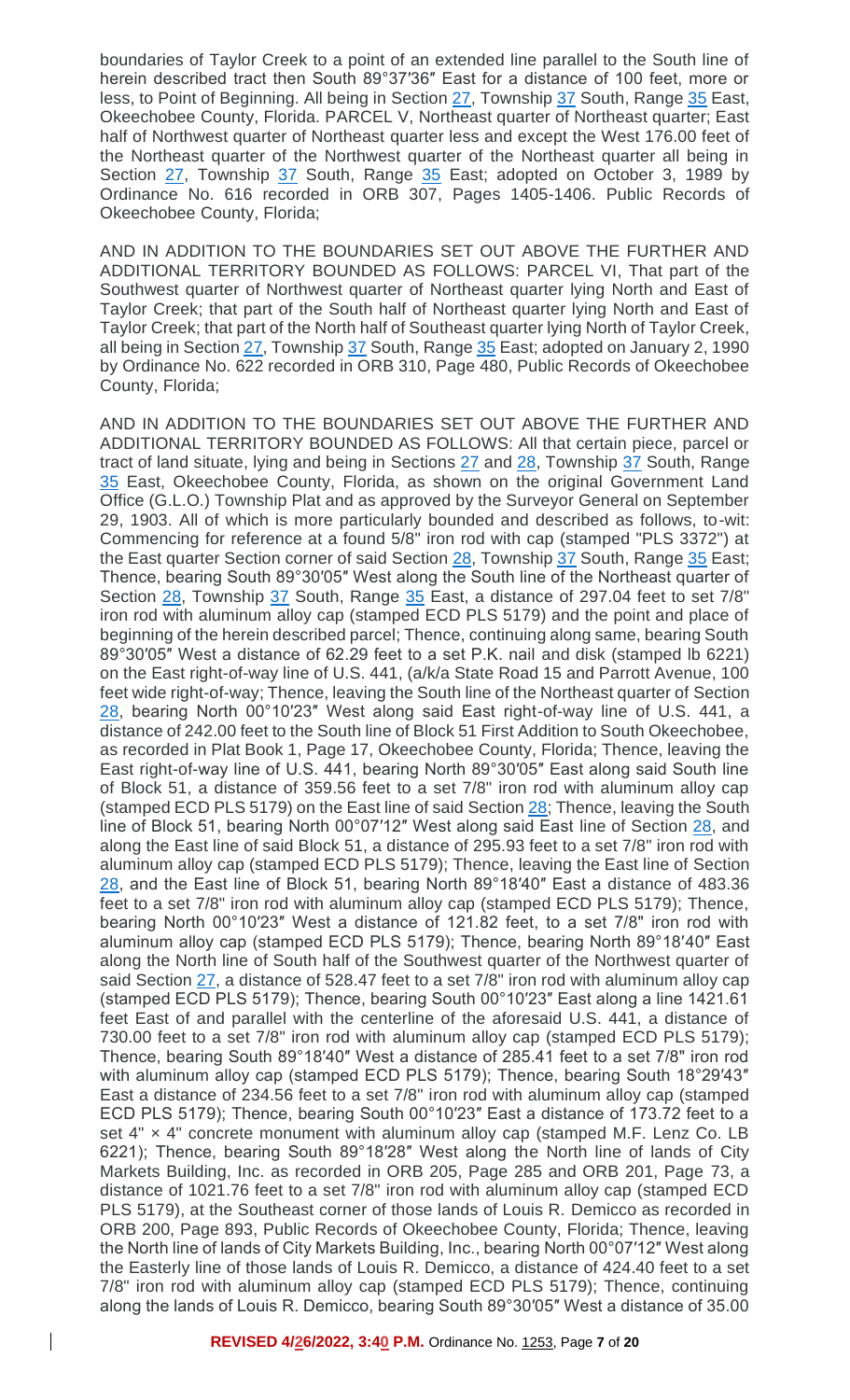feet to a set 7/8" iron rod with aluminum alloy cap (stamped ECD PLS 5179); Thence, continuing along the lands of Louis R. Demicco, bearing North 43°44′23″ West a distance of 59.98 feet to the point and place of beginning; The above described premises contain an area of 1,182,298.90 square feet or 27.14 acres. Subject to all Easements, Conditions and Restrictions as contained within the Chain of Title; adopted on March 17, 1998 by Ordinance No. 710 recorded in ORB 403, Pages 1627-1631, Public Records of Okeechobee County, Florida.

AND IN ADDITION TO THE BOUNDARIES SET OUT ABOVE THE FURTHER AND ADDITIONAL TERRITORY BOUNDED AS FOLLOWS: East Parcel (1 of 2): A parcel of land lying in Section [10,](https://library.municode.com/fl/okeechobee/codes/code_of_ordinances?nodeId=PTICH_ARTVICOOFPEBO_S28COOF) Township [37](https://library.municode.com/fl/okeechobee/codes/code_of_ordinances?nodeId=PTICH_ARTVICOOFPEBO_S28COOF) South, Range [35](https://library.municode.com/fl/okeechobee/codes/code_of_ordinances?nodeId=PTICH_ARTVICOOFPEBO_S28COOF) East, Okeechobee County, Florida being more particularly described as follows: Commence at the Southwest corner of said Section [10,](https://library.municode.com/fl/okeechobee/codes/code_of_ordinances?nodeId=PTICH_ARTVICOOFPEBO_S28COOF) thence proceed North 89º32'54" East along the South line of said Section [10,](https://library.municode.com/fl/okeechobee/codes/code_of_ordinances?nodeId=PTICH_ARTVICOOFPEBO_S28COOF) also being the South line of that parcel of land described in ORB 315, Page 746, of the Public Records of Okeechobee County, Florida, a distance of 448.36 Feet to the Southeast corner of that parcel of land described in ORB 315, Page 746, and the point of beginning. Thence departing said South line, run North 00º00'07" West along the East line of said parcel of land described in ORB 315, Page 746, a distance of 321.60 feet to the Northeast corner of said parcel of land; Thence departing said East line, run North 89º59'53" East, perpendicular to the preceding course, a distance of 374.51 feet to a point on the West line of the Taylor Creek permanent easement as described in ORB 49, Page 223, of the Public Records of Okeechobee County, Florida; Thence run South 31º40'29" West along said West line of the permanent easement, a distance of 289.01 feet to the beginning of a curve to the left in said West line, said curve being concave to the Southeast, having a radius of 410.00 feet and a central angle of 11º32'39"; Thence Southerly along the arc of said curve and continuing along said West line of the Taylor Creek permanent easement, a distance of 82.61 feet to the intersection with the aforesaid South line of Section 10; Thence departing said West line of the Taylor Creek easement, run South 89º32'54" West along said South line of Section 910, a distance of 186.72 feet to the point of beginning and consisting of approximately 2.04 acres; Together with North Parcel (2 of 2) A parcel of land lying in Section [10,](https://library.municode.com/fl/okeechobee/codes/code_of_ordinances?nodeId=PTICH_ARTVICOOFPEBO_S28COOF) Township [37](https://library.municode.com/fl/okeechobee/codes/code_of_ordinances?nodeId=PTICH_ARTVICOOFPEBO_S28COOF) South, Range [35](https://library.municode.com/fl/okeechobee/codes/code_of_ordinances?nodeId=PTICH_ARTVICOOFPEBO_S28COOF) East, Okeechobee County, Florida being more particularly described as follows: Commence at the Southwest corner of said Section  $10$ , thence proceed North 89 $932'54''$  East along the South line of said Section [10,](https://library.municode.com/fl/okeechobee/codes/code_of_ordinances?nodeId=PTICH_ARTVICOOFPEBO_S28COOF) also being the South line of that parcel of land described in ORB 315, Page 746, of the Public Records of Okeechobee County, Florida, a distance of 448.36 feet to the Southeast corner of said lands described in ORB 315, Page 746; Thence departing said South line, run North 00°00' 07" West, a distance of 321.60 feet to the Northeast corner of said lands described in ORB 315, Page 746, also being the Southeast corner of lands described in ORB 219, Page 593 Northwest corner of said lands described in ORB 524, Page 180, all per the Public Records of Okeechobee County, Florida, also being the point of beginning of this description; Thence continue North 00°00'07" West, running along the East line of said lands described in ORB 219, Page 593, a distance of 280.17 feet; Thence departing said East line, run North 89º59'53" East, perpendicular to the preceding course, a distance of 547.38 feet to a point on the West line of the Taylor Creek permanent easement as described in ORB 49, Page 223, of the Public Records of Okeechobee County, Florida; Thence run South 31°40' 29" West, along said West line of the permanent easement, a distance of 329.21 feet to the Northeast corner of the aforesaid lands described in ORB 524, Page 180; Thence departing said West line of the Taylor Creek easement, run South 89º59' 53" West, along the North line of said lands described in ORB 524, Page 180, a distance of 374.51 feet to the point of beginning and consisting of approximately 2.97 acres. Adopted on May 19, 2015 by Ordinance No. 1120 recorded in ORB 760, Pages 928-931, Public Records of Okeechobee County, Florida.

CONSISTING OF APPROXIMATELY 2654.619 ACRES, MORE OR LESS. (TOTAL AREA IN ACREAGE OF THE CITY OF OKEECHOBEE AS HEREIN DESCRIBED AS OF THE DATE OF THE LAST ANNEXATION ON May 19, 2015, SET OUT ABOVE).

#### **§ C-1.4. - Powers.**

 $\mathbf{I}$ 

The City shall have and may exercise all available governmental, corporate, and proprietary powers, allowable under law and the Constitution. Through the adoption of this Charter, it is the intent of the electors of the City to grant to the municipal government established herein the broadest exercise of home rule powers permitted under the Constitution and laws of the State of Florida, as fully and completely as though they were specifically enumerated and incorporated in this Charter.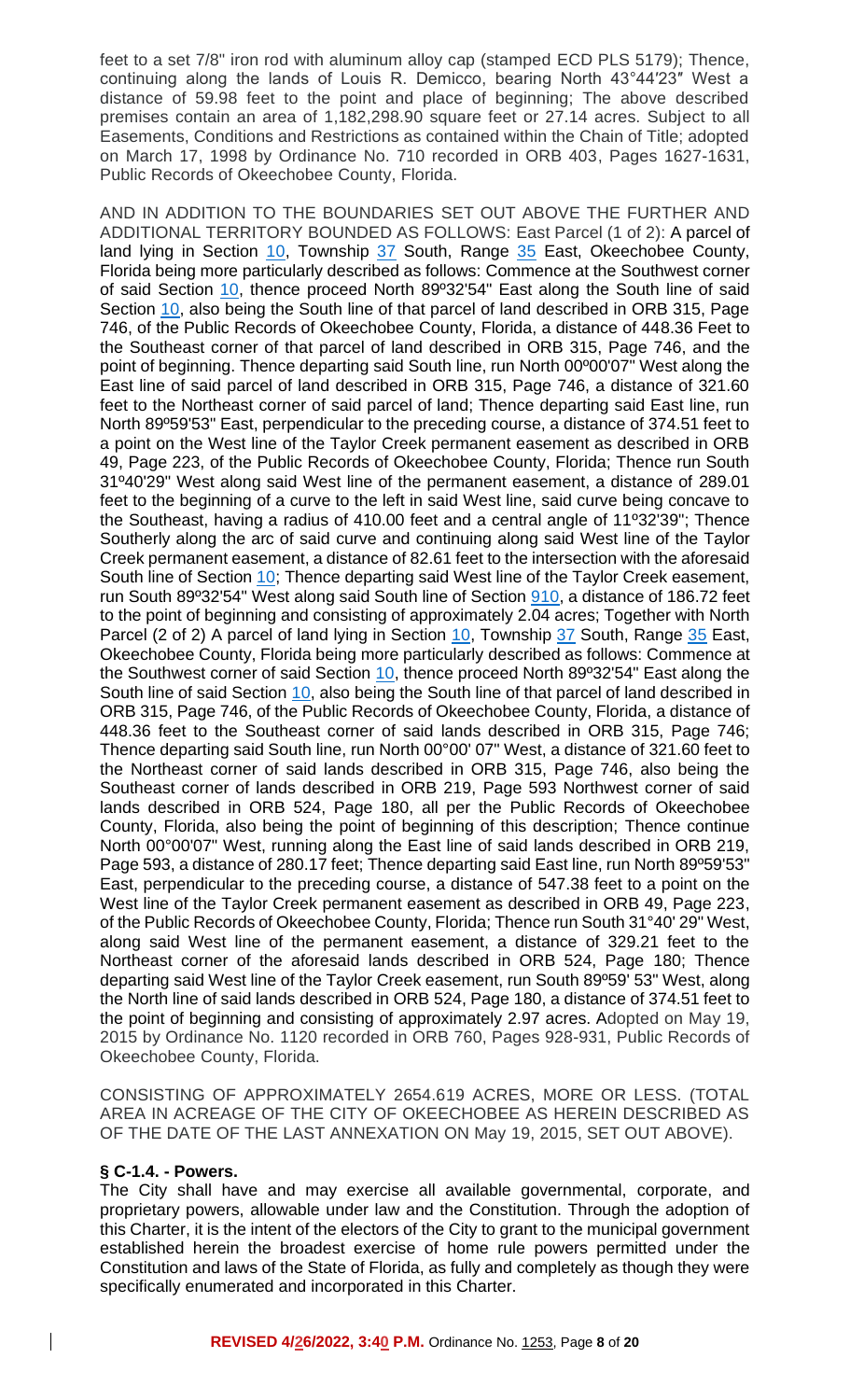# **§ C-1.5 Construction.**

This Charter and the powers of the City shall be construed liberally in favor of the City and its authority to conduct municipal business.

# **ARTICLE 2. - CITY COUNCIL; MAYOR**

# **§ C-2.1. - City Council.**

There shall be a City Council (Council) in and for the City. Except as otherwise prescribed herein provided by law, all legislative, Home Rule and police powers of the City shall be vested in the Council, including but not limited to, the setting of policy, approval of budget, determination of tax rates, hiring and firing of the Charter Officers: Police Chief, City Attorney, City Administrator, and the City Clerk and the development of community land use policies and regulations. The Council may create and appoint committees including any advisory bodies. The Council shall consist of  $four-five (54)$  members (Member or Council Members) of which one Member shall be appointed in addition to the as the Mayor for a two year term. References in this Charter to the City Council or Council shall include the Mayor unless the context dictates otherwise.

## **§ C-2.2. - Mayor and Vice Mayor.**

- **A.** Powers of the Mayor. The Mayor shall be recognized as head of City Government for all ceremonial purposes and for purposes of law, for service of process, issuance of declarations and resolutions, execution of duly authorized contracts, deeds, and other documents, and as the City official designated to represent the City in all dealings with other governmental entities. The Mayor shall preside at meetings of the Council, be a voting member of the Council, and may create and appoint committees in consultation with the Council. In addition, the Mayor shall ensure Council meetings are conducted in an orderly and efficient manner in accordance with Roberts Rules of Order, as may be amended from time to time, and other pertinent procedures and policies.
- **B.** In addition to the regular powers invested in any other Council Member, the Mayor shall have the power to declare an emergency situation, and other related emergency declarations.
- **C.** The Mayor shall have no other powers and duties beyond those conferred by this charter or by the Council in accordance with the provisions of this charter. At the first Council meeting in January after the general or run-off election of the Council, and every two years thereafter, the Council shall elect appoint one (1) of its members as Mayor.
- **D.** Vice-Mayor. During the absence or incapacity of the Mayor, the Vice-Mayor shall have all the powers, authority, duties, and responsibilities of the Mayor. At the first Council meeting in January after the 30<sup>th</sup> day following the day of the general or run-off election of the City Council, the Council shall elect one (1) of its members as Vice-Mayor, or at its discretion, Council may appoint the Vice-Mayor at those times when it appoints the Mayor, in either event for a two-year term.
- **E.** In the absence or disability of both the Mayor and Vice-Mayor, the Council designate one of their number to act temporarily in the capacity of the Mayor.

## **§ C-2.3. - Election and Term of Office.**

Election and Term of Office. Each Council Member and the Mayor shall be elected atlarge for four (4) year terms by the electors of the City in the manner provided in Article 5 herein.

## **§ C-2.4. - Qualifications.**

 $\overline{\phantom{a}}$ 

Candidates for Council shall qualify for election in the manner prescribed by the applicable Florida State Election Code as codified in Florida Statutes. with the City Clerk at such time and in such manner as may be prescribed by ordinance and payment to the City Clerk. By ordinance the Council may establish an in-lieu of a fee option for candidates to qualify. Only electors of the City who have resided continuously in the City for at least one (1) year preceding the date of such filing shall be eligible to hold the Office of Council Member. Candidates for Council shall be required to submit proof of residency at the time of qualifying by producing a valid voter's registration card and any other document which establishes compliance with the residency requirements for the Office of Council Member. The Council may establish additional specific residency requirements by ordinance.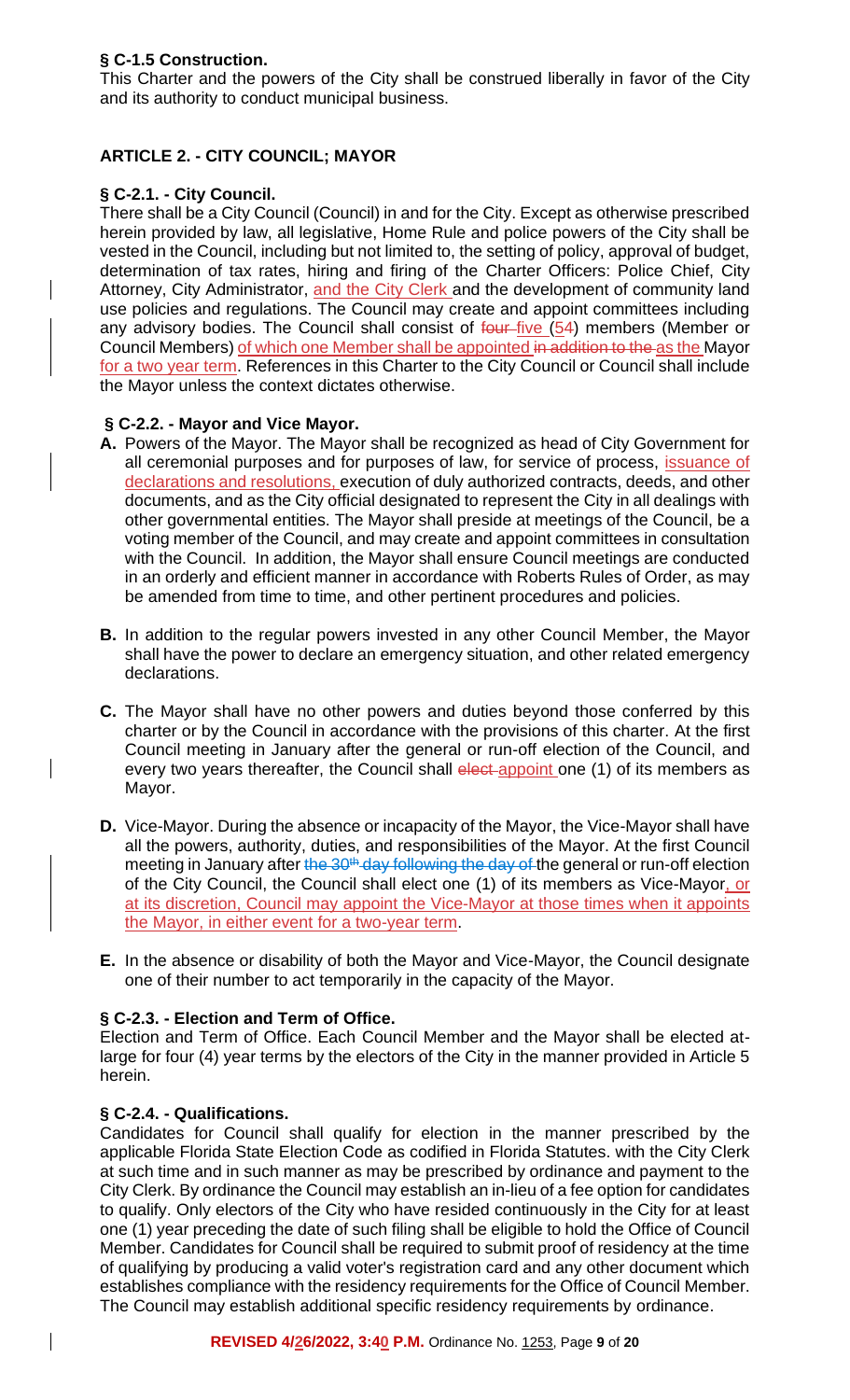## **§ C-2.5. - Vacancies; Forfeiture of Office; Filling of Vacancies.**

**A. Vacancies.** The Office of a Council Member shall become vacant upon their death, resignation, disability which in this case shall mean incapacity to perform the duties of office, suspension, or removal from office in any manner authorized by law, or by ordinance, forfeiture of their office.

### **B. Forfeiture of Office.**

 $\mathsf{l}$ 

 $\mathbf{I}$ 

- **1)** Forfeiture by disqualification. A Council Member shall forfeit their office if at any time during their term of office they fail to maintain permanent and primary residence in the City, or otherwise ceases to be a qualified elector of the City.
- **2)** Forfeiture by absence**.** A Council Member shall be subject to forfeiture of their office, in the discretion of the remaining Council Members, if absent with good cause from any five (5) regular meetings of the Council during any calendar year, or if absent without good cause from any four (4) consecutive regular meetings of the Council during any calendar year, or in the case of the Mayor, if absent without good cause from any three (3) consecutive regular meetings of the Council during any calendar year.
- **3)** Procedures. The Council shall be the sole judge of the qualifications of its members and shall hear all questions relating to forfeiture of office, including whether or not good cause for absence has been or may be established. The burden of establishing good cause shall be on the Council. A Council Member whose qualifications are in question, or, who is otherwise subject to forfeiture of his/her office, shall not vote on any such matters. The Council Member in question shall be entitled to a public hearing(s) on request regarding an alleged forfeiture of office. If a public hearing is requested, notice thereof shall be published in one or more newspapers of general circulation, or other means deemed acceptable by resolution, in the City at least one (1) week in advance of the hearing. Any final determination by the Council in this regard shall be made by resolution. All votes and other acts of the Council Member in question prior to the effective date of such resolution shall be valid regardless of the grounds of forfeiture.
- **C.** Filling of vacancies. A vacancy on the Council shall be filled as follows:
	- **1)** If the Mayor's position becomes vacant, and more than three (3) months remain in the unexpired term of the Mayor, the vacancy shall be filled by Council.
	- **2)** Filling of vacancies in elective offices; procedures. Should any vacancy occur at any time in any elective office of the City, whether by death, resignation, forfeiture, removal or otherwise, said elective office shall be promptly filled by the appointment of a person who qualifies for a City office, by a majority vote of the Council. Said appointee shall hold the office for that period of time remaining in the office to which he/she is appointed, and until he/she is then elected in a general election, or their successor in office is duly elected and qualified.
	- **3)** Procedures to make appointment. Upon being notified of such vacancy, the Mayor or his designee, shall instruct the City Clerk to publish a notice of vacancy in a newspaper of general circulation, with directions and date to apply for the position. The City Clerk shall create an application packet, with a specified deadline, for qualified electors of the City, interested in being considered for appointment to the elected office and to compile same for distribution to the Council. The Council shall fill the vacancy, by majority vote, at a duly advertised Council meeting within sixty (60) days of the notice being published.
	- **4)** Person's filling vacancies shall meet the qualifications specified in Section 2.4 of herein. The Council may prescribe by ordinance additional requirements to qualify.
	- **4)** If no candidate for a vacancy meets the qualifications under this Article for that vacancy, the Council shall appoint a person qualified under this Article to fill the vacancy, who shall serve until the next regularly scheduled election for the balance of the original term, but only after a hearing and in addition to regular notice requirements.
	- **5)** Notwithstanding any quorum requirements established herein, if at any time the full membership of the Council is reduced to less than a quorum, the remaining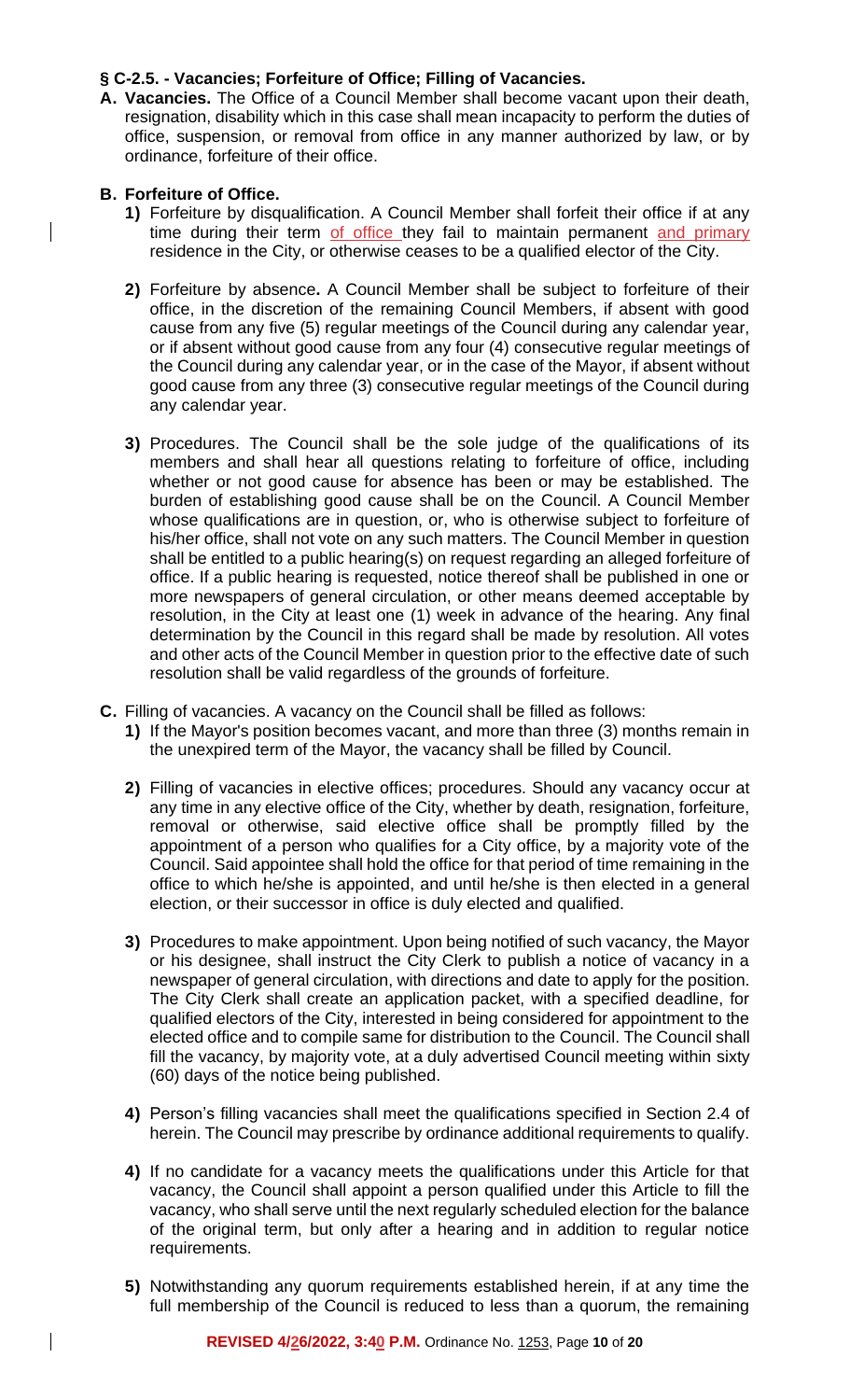members may, by unanimous vote, appoint additional members to the extent otherwise permitted or required under this Section C herein.

**6)** In the event that all Members of the Council are removed by death, disability, recall, forfeiture of office and/or resignation, the Governor of the State of Florida shall appoint interim Council Members who shall call a special election within not less than thirty (30) days or more than sixty (60) days after such appointment. Such election shall be held in the same manner as the first elections under this Charter; provided, however, that if there are less than six (6) months remaining in any of the unexpired terms, such interim Council Member appointee(s) by the Governor shall serve out the unexpired terms. Appointees must meet all requirements for candidates provided for in Article 2 herein.

## **§ C-2.6. - Compensation; Reimbursement for Expenses.**

Council Members shall receive compensation on a monthly basis. Compensation, as established by Ordinance, shall be increased in accordance with the U.S. Consumer Price Index. Further, the Council Members shall receive reimbursement for business expenses in accordance with applicable law, or as may be otherwise provided by ordinance.

### **§ C-2.7. - Recall.**

The electors of the City shall have the power to recall and to remove from office any elected official of the City to the extent permitted by the Florida Constitution and the laws of the State of Florida. The minimum number of electors of the City which shall be required to initiate a recall petition shall be twenty percent (20%) of the total number of electors of the City as of the preceding City election and shall be accomplished in accordance with the procedures set forth in Section 5.2 herein.

### **ARTICLE 3. - ADMINISTRATIVE**

#### **§ C-3.1. - City Administrator.**

There shall be a City Administrator (the "Administrator") who shall be nominated by any Council Member and confirmed at a duly noticed Council meeting by a majority of the Council. The Administrator shall be retained for an employment contract with specified conditions and terms, including but not limited to compensation and benefits, as set by the Council. The Administrator shall be the chief administrative officer of the City and shall be appointed on the basis of his/her education, experience, executive and administrative qualifications. The Administrator shall be responsible to the Mayor and the Council for the administration of all City affairs, as outlined herein and as set forth in ordinance.

- **A.** No Council Member shall be eligible for appointment as City Administrator during the term for which he/she has been elected and until two (2) years after its expiration.
- **B.** Removal. The Administrator may be suspended or removed from office upon the vote of the majority of the total membership of the Council, which shall set forth the reasons for suspension or removal. The Administrator shall continue to receive full compensation until the effective date of a final resolution of removal, unless otherwise determined by the Council. Notwithstanding anything herein, the Administrator may be removed from office with or without cause. Upon removal from office, the Council may appoint an Interim or Acting Administrator until such time as a permanent replacement is appointed by Council.

#### **§ C-3.2. - Powers and Duties of the City Administrator.**

The Administrator shall:

 $\mathbf{I}$ 

- **A.** Be responsible for management and oversight of all City departments, and offices therein, as specified by ordinance, except for the City Attorney, the Police Chief, Police Department staff, City Clerk, and City Clerk Department staff.
- **B.** Direct and supervise the administration of departments and offices, as specified by ordinance, but not Council appointed committees, boards, or agencies, unless as may directed by the Council from time to time.
- **C.** Attend all Council meetings and have the right to take part in discussion but not the right to vote.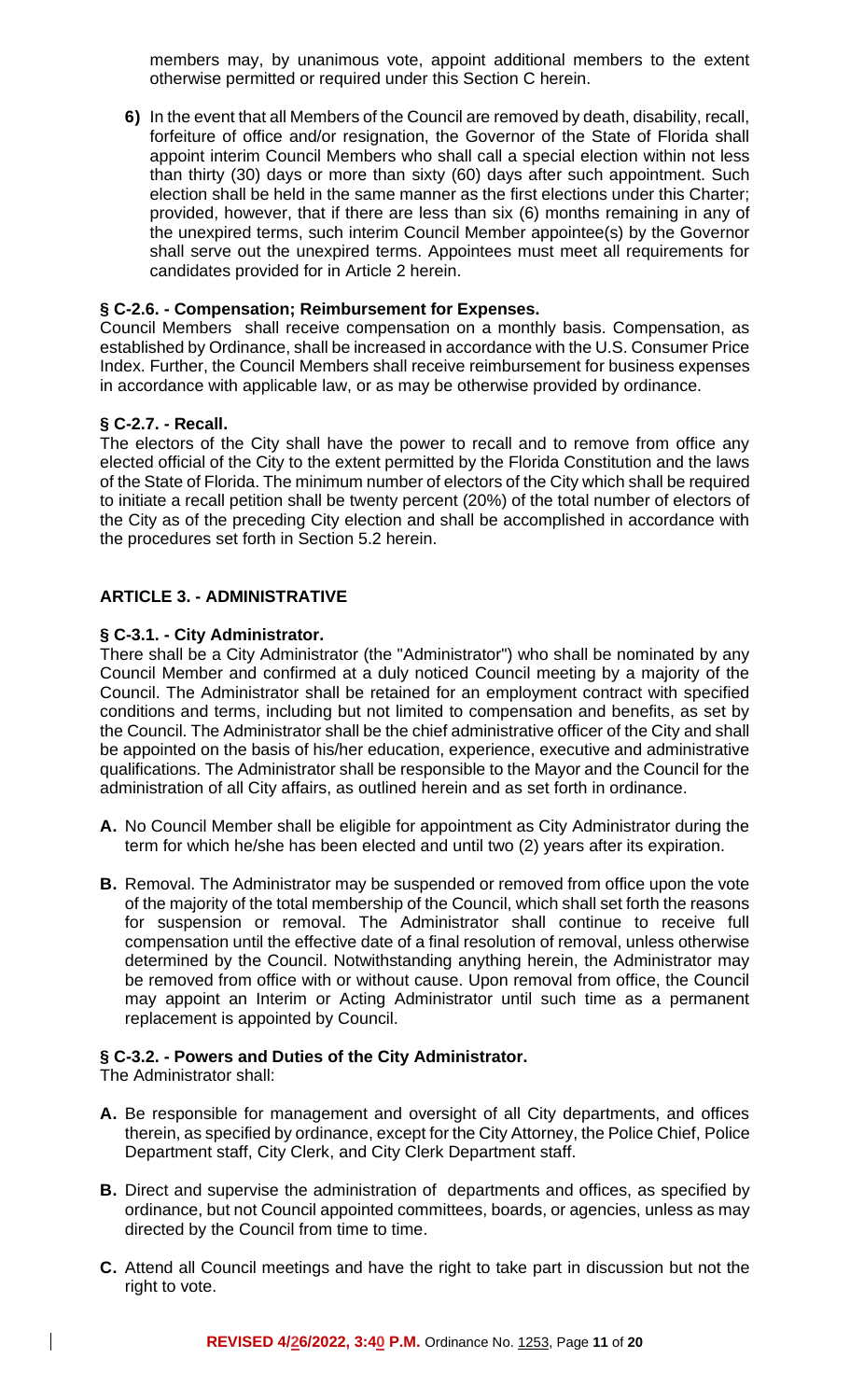- **D.** Ensure that all laws, provisions of this Charter, ordinances, and acts of the Council, subject to enforcement and/or administration by the Administrator, or by City personnel subject to his/her supervision, are faithfully executed.
- **E.** Prepare and submit to the Council a proposed annual budget and capital improvement projects program.
- **F.** Submit to the Council, and make available to the public, an annual report on the finances, budget, and administrative activities of the City as of the end of each fiscal year, or as may otherwise be directed by the Council.
- **G.** Prepare such other reports as the Council may require concerning the operations of City departments, offices, boards, and agencies.
- **H.** Keep the Council fully advised as to the financial conditions and future needs of the City and make such recommendations to the Council concerning the affairs of the City as he/she deems to be in the best interest of the City.
- **I.** Perform such other duties as are specified in this Charter or as may be required by the Council or ordinance.

# **§ C-3.3. - Acting City Administrator.**

To perform his/her duties during his/her temporary absence, disability, the Administrator may designate, upon prior notice to Council, a qualified City officer to exercise the powers and perform the duties of Administrator during his/her absence or disability. During such absence or disability, the Mayor, with the approval of the Council, may revoke such designation at any time and appoint another officer of the City to serve until the Administrator shall return, or when his/her disability shall cease. The Acting City Administrator may be paid or otherwise compensated at the discretion of the Council.

# **§ C-3.4. - Bond of City Administrator.**

The Administrator shall furnish a fidelity bond or such other insurance instrument of comparable protection to be approved by the Council, and in such amount as the Council may fix, with either instrument to be conditioned on the faithful performance of his/her duties. The premium of the bond shall be paid by the City.

## **§ C-3.5. - City Clerk.**

The Council shall nominate and appoint an individual to serve and act as the City Clerk under such terms and conditions as may be established by the Council, from time to time. The Clerk shall give notice of Council meetings to its members and the public, shall keep the minutes of the City's proceedings which shall be a public record, and is authorized to administer oaths, attest to the Mayor's or Administrator's signatures, and shall perform such other duties as the Council may prescribe from time to time. The City Clerk shall be the official records custodian of the City for all purposes. The City Clerk shall maintain a City Code of Ordinances and administrative policies and regulations.

## **§ C-3.6. - City Attorney.**

The Council shall nominate and confirm an individual attorney, or a law firm, to act as the City Attorney under such contract terms and conditions as may be established by the Council, from time to time, consistent with this Charter. The City Attorney shall report to the Council and, after full consideration, may only be removed by a majority vote of the total membership of the Council. The City Attorney shall attend all Council meetings and have the right to take part in discussion but not the right to vote and shall perform such other duties as are specified in this Charter or as may be required by the Council. The City Attorney shall keep the Council fully advised as to the legal affairs as well as related future needs of the City and make such recommendations to the Council concerning the affairs of the City as he/she deems to be in the best interest of the City. The City Attorney shall be the chief legal officer of the City and is responsible for providing or supervising all legal counsel to City boards, advisory committees, and the like.

# **§ C-3.7. - Police Chief.**

 $\mathbf{I}$ 

The Council shall nominate and confirm an individual to serve as City Police Chief under such terms and conditions as may be established by the Council, from time to time. No person shall be eligible for the Office of Chief of Police who does not hold a certification as a law enforcement officer as provided by Florida law and meet all other requirements to hold the position as may be set by ordinance. The Police Chief shall oversee all Police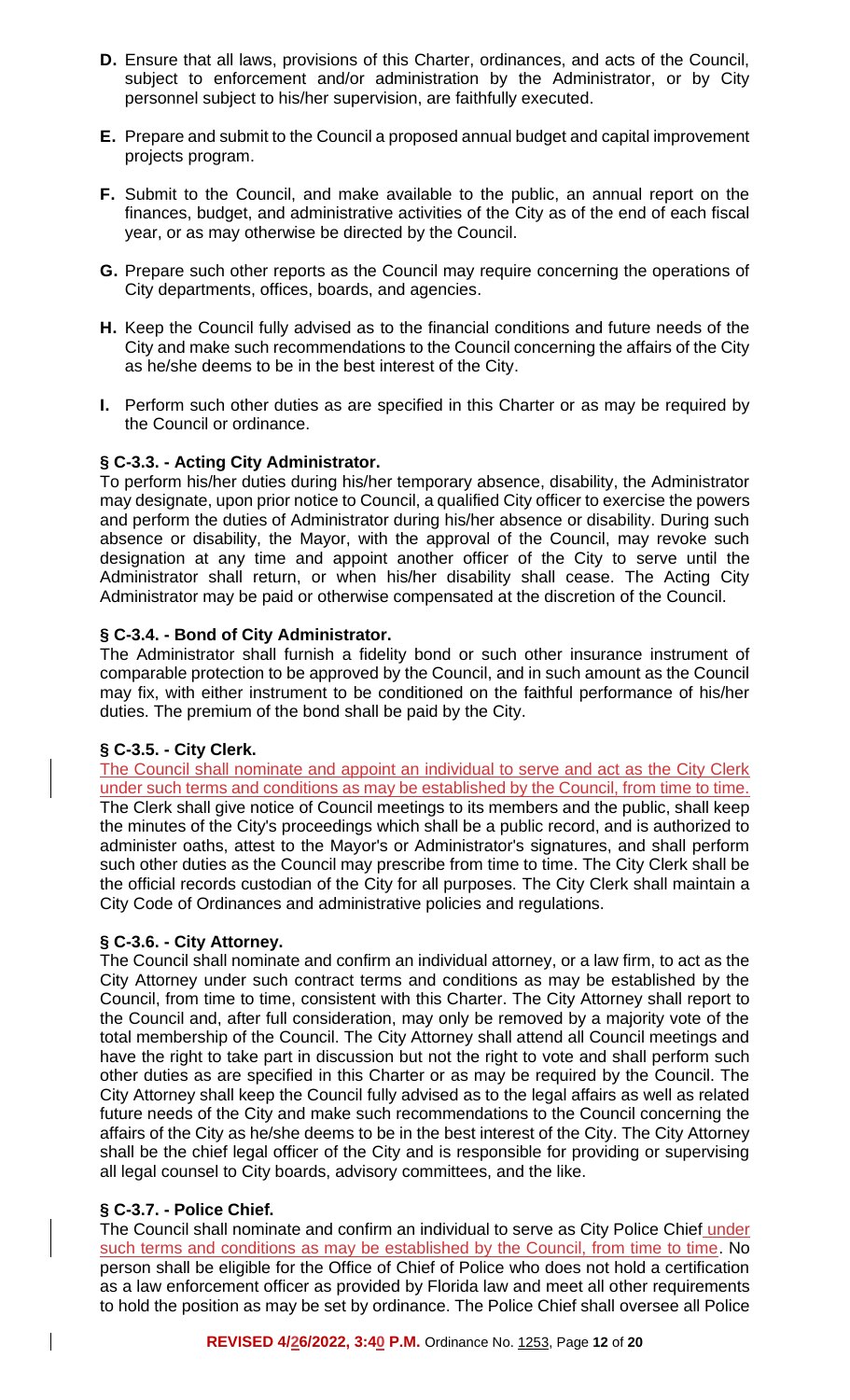Department operations. The Chief or one of his/her officers shall attend all City Council meetings and act as a sergeant at arms. The Police Department shall be responsible for protecting and promoting the public safety of all residents of the City through police protection. The Department shall comply with all applicable federal, state, and local police safety standards and procedures, maintain all required licenses and certifications, and enforce all applicable federal, state, and local laws and providing for the protection of all City residents.

## **§ C-3.8. - City Code of Administrative Regulations.**

The City Clerk shall maintain a City Code of Ordinances and administrative policies and regulations. The Council shall, by ordinance, establish appropriate procedures of reasonable notice and public comment on proposed administrative policies or regulations affecting the general public prior to taking final action on the same.

### **§ C-3.9. - Expenditure of City Funds.**

No funds of the City shall be expended except pursuant to duly approved appropriations.

### **§ C-3.10. - City Boards and Agencies.**

The Council shall establish or terminate advisory committees, boards, and agencies, as it may deem advisable from time to time. The advisory committees, boards and agencies shall report directly to the Council; however, the City Administrator or City Clerk, as appropriate, shall provide the administrative support to such Council-appointed committees, boards, and agencies, as determined by the Council.

## **§ C-3.11. - Competitive Bid Requirements/Purchasing.**

- **A.** Except as otherwise provided by law, contracts for public improvements and purchases of supplies, materials or services shall be awarded or made on the basis of clearly drawn specifications and competitive bids, as may be required by ordinance. The Council shall have the power, in its sole and absolute discretion, to reject all bids and advertise again. Notwithstanding anything herein, in those circumstances, based on the written recommendation of the Administrator or City Attorney, and determined by a majority vote of the Council, that expedited actions are needed for the protection of the public health, safety or welfare, or which are impracticable or otherwise not advantageous to the City to do so, contracts for purchases of supplies, materials or services may be awarded without competitive bids, or as may otherwise be authorized by law or executive order.
- **B.** The Administrator, by ordinance, may be granted purchasing power without competitive bidding under specified dollar thresholds.
- **C.** No contract or order shall be issued to any vendor unless or until the Administrator or Finance Director certifies that there is to the credit of such office, department or agency a sufficient unencumbered budget appropriation to pay for the supplies, materials, equipment or contractual services for which the contractor order is to be issued.

#### **ARTICLE 4. - LEGISLATIVE**

 $\overline{\phantom{a}}$ 

#### **§ C-4.1. - Council Meeting Procedures.**

**A.** Meetings. The Council shall meet regularly at such times and places as the Council may prescribe. The Council shall hold at least ten (10) regular monthly meetings in each calendar year, at such times and places as the Council shall set by resolution.

Special Meetings. In accordance with pertinent State law, special meetings may be held on the call of the Mayor or upon the call of three (3) Council Members with no less than twenty-four (24) hours' notice to each Member and the public.

Emergency Meetings. When and where there is an emergency affecting the public health, safety, welfare, or the public peace, an emergency meeting may be held on the call of the Mayor or upon the call of two (2) or more Council Members with less than twenty-four (24) hours' notice. Emergency matters may be acted upon without notice when authorized by a majority vote of the Council.

Unless otherwise specified all other action of the Council shall be by affirmative vote of the majority of a quorum. A majority of the Council shall constitute a quorum.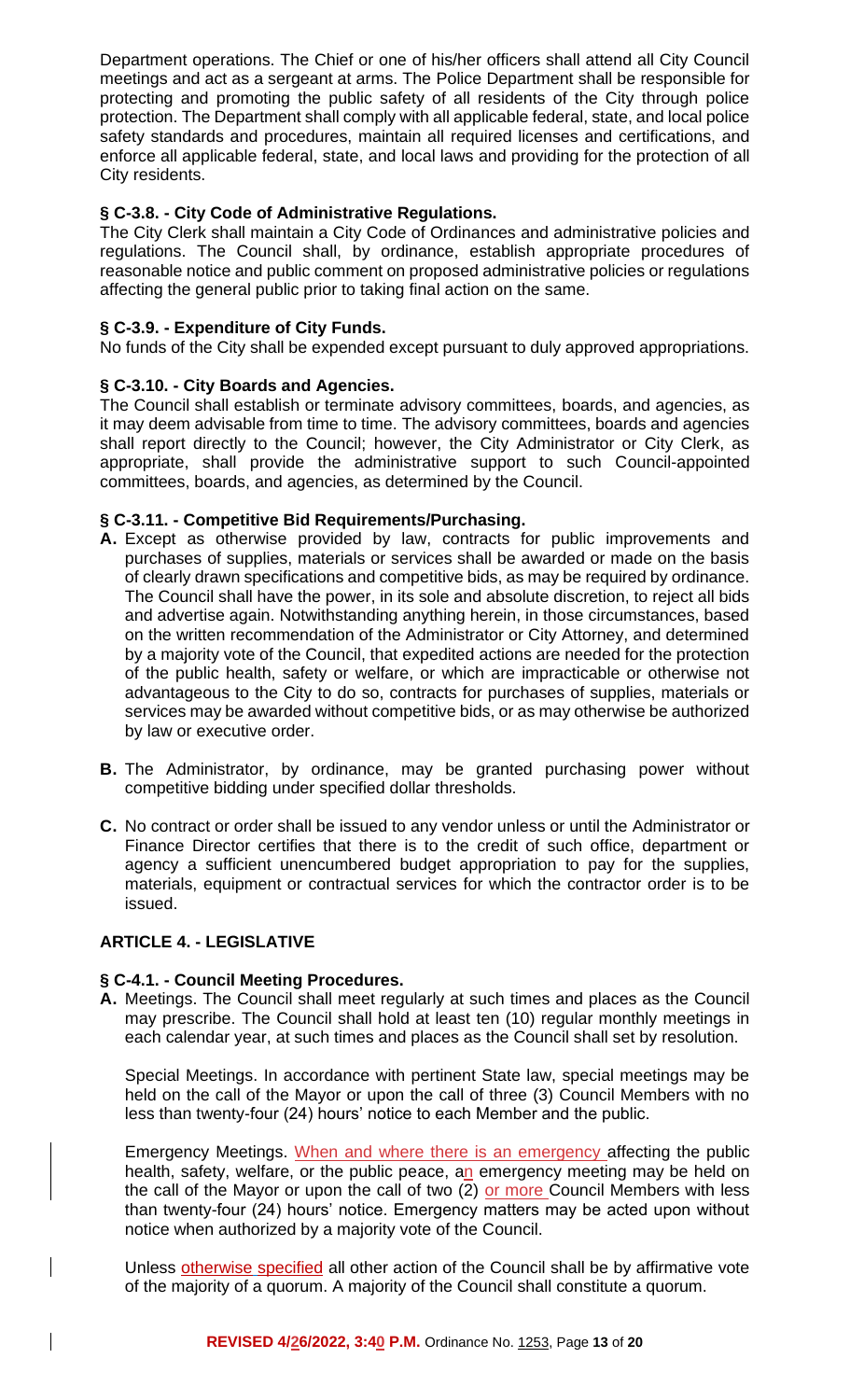- **B.** Rules of Procedure and Order. The Mayor, with the advice and consent of the Council Members, shall determine rules of procedure and order of business for any and all public meetings, workshops, or other such proceedings.
- **C.** Quorum and Voting. Voting on ordinances shall be by roll call on final reading and shall be recorded. All other matters shall be by voice vote unless a Council Member or the City Clerk requests otherwise. No ordinance, except as otherwise provided in the Charter, shall be valid or binding unless adopted by the affirmative votes of at least three (3) Council Members. Council Member participation, and/or establishment of a quorum, by "communications media technology" is acceptable if allowable under pertinent state law or emergency order of the Governor.

## **§ C-4.2. - Prohibitions.**

 $\overline{\phantom{a}}$ 

 $\overline{\phantom{a}}$ 

 $\overline{\phantom{a}}$ 

- **A.** Appointment and Removal. Neither the Council, nor any of its Members, shall in any manner dictate the appointment or removal of any City officers or employees whom the Administrator, City Clerk, Police Chief, or any of his/her their subordinates are empowered to employ or appoint.
- **B.** Interference with Administration. It is the intent of this Charter that recommendations for improvement in City government operations by individual Council Members be made to and through the City Administrator, and/or at duly noticed Council meetings.
- **C.** Holding Other Office. In addition to that prescribed by law, no elected City official, shall hold any appointive City office or City employment while in office. No former elected City official, with the exception of the duly elected ion City Clerk, shall hold any compensated City employment until at least one (1) year after the expiration of his/her term.

### **§ C-4.3. - Ordinances.**

- **A.** Actions Requiring an Ordinance. In addition to other acts required by law or by specific provision of this Charter to be affected or authorized by ordinance, those acts of the Council shall be by ordinance which:
	- **1)** Adopt or amend an administrative regulation or establish, alter or abolish any City office, department, board or agency;
	- **2)** Establish a rule or regulation the violation of which carries a penalty or other penal measures;
	- **3)** Levy taxes or appropriate funds;
	- **4)** Grant, renew or extend a franchise;
	- **5)** Set service or user charges for municipal services or grant administrative authority to set such charges;
	- **6)** Authorize the borrowing of money;
	- **7)** Convey or lease or authorize by administrative action the conveyance or lease of any lands of the City; or
	- **8)** Amend or repeal any ordinance previously adopted, except as otherwise provided in this Charter.
- **B.** Procedure. The Council may adopt procedures with respect to the passage of ordinances in accordance with applicable law.

#### **§ C-4.4. - Emergency Ordinances.**

To meet a public emergency affecting the public health, safety or welfare, or the public peace, the Council may adopt, in the manner provided in this Section, one or more emergency ordinances, but such ordinances may not: levy taxes, grant, renew or extend any municipal franchise; set service or user charges for any municipal services; or authorize the borrowing of money, except as provided under the emergency appropriations provisions of this Charter if applicable.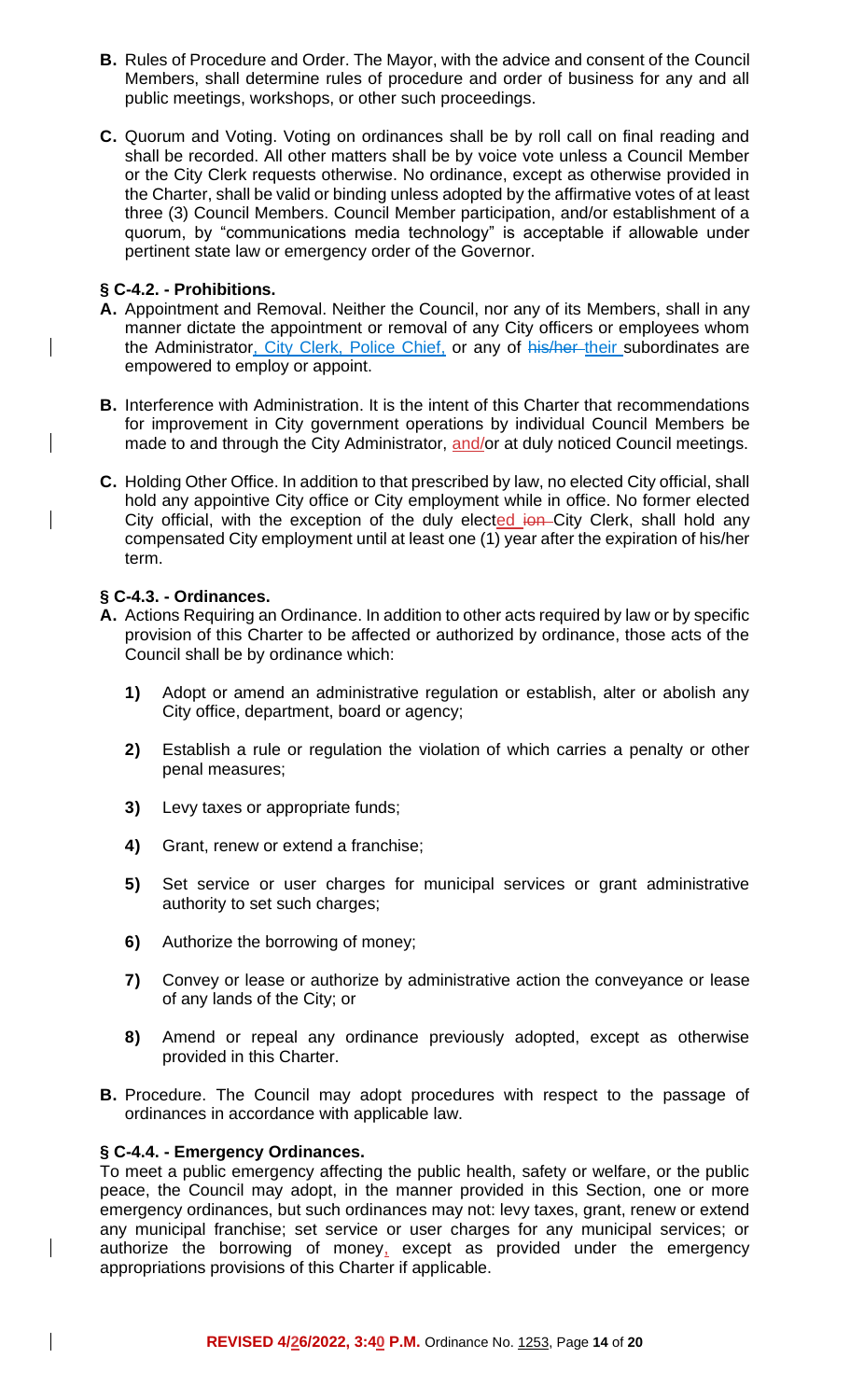- **A.** Form. An emergency ordinance shall be introduced in the form and manner prescribed for ordinances generally, except that it shall be plainly designated in a preamble as an emergency ordinance and shall contain, after the enacting clause, a declaration stating that an emergency exists and describing it in clear and specific terms.
- **B.** Procedure. An emergency ordinance may be adopted with or without amendment or rejected at the meeting at which it is introduced and shall be enacted by no less than a quorum majority of the Council. After its adoption, the ordinance shall be published and printed as prescribed for other ordinances.
- **C.** Effective Date. An emergency ordinance shall become effective upon adoption or at such other date as may be specified in the ordinance.
- **D.** Repeal. Every emergency ordinance except emergency appropriation ordinances shall automatically be repealed as of the sixty-first  $(61<sup>st</sup>)$  day following its effective date, but this shall not prevent re-enactment of the ordinance under regular procedures, or if the emergency still exists, in the manner specified in this Section. An emergency ordinance may also be repealed by adoption of a repealing ordinance in the same specified in this Section for adoption of emergency ordinances.
- **E.** Emergency Appropriations. The Council may make emergency appropriations in the manner provided in this Section. To the extent that there are no available unappropriated revenues to meet such appropriations, the Council may by such emergency ordinance authorize the issuance of emergency notes, which may be renewed from time to time, but the emergency notes, including renewals thereof, shall be payable not later than the last day of the fiscal year next succeeding the fiscal year in which the emergency appropriation ordinance was originally adopted. All emergency appropriations shall be subject to the independent audit set forth in Section 4.10 herein.

## **§ C-4.5. - Annual Budget Adoption.**

- **A.** Balanced Budget. Each annual budget adopted by the Council shall be a balanced budget.
- **B.** Budget Adoption. The Council shall by ordinance adopt the annual budget on or before the thirtieth (30<sup>th</sup>) day of September of each year. If it fails to adopt the annual budget by this date, the Council may by resolution direct that the amounts appropriated for current operations for the current fiscal year shall be deemed adopted for the ensuing fiscal year for a period of fifteen (15) days and renewed by resolution each fifteen (15) days, with all items in it prorated accordingly, until such time as the Council adopts an annual budget for the ensuing fiscal year. An ordinance adopting an annual budget shall constitute appropriation of the amounts specified therein.
- **C.** Specific Appropriation. The budget shall be specific as to the nature of each category of appropriations therein. Reasonable appropriations may be made for contingencies, but only within defined spending categories.

## **§ C-4.6. - Fiscal Year.**

 $\mathbf{I}$ 

The fiscal year of the City government shall begin on the first  $(1<sup>st</sup>)$  day of October and shall end on the last day of September of the following calendar year. Such fiscal year shall also constitute the annual budget and accounting year.

## **§ C-4.7. - Appropriation Amendments or Budget Amendments during the Fiscal Year.**

- **A.** Supplemental Appropriations or budget amendments. If, during any fiscal year, revenues in excess of those estimated in the annual budget are available for appropriation, the City Council may make supplemental appropriations for the fiscal year up to the amount of such excess.
- **B.** Reduction of Appropriations. If, at any time during the fiscal year, it appears probable to the Administrator that the revenues available will be insufficient to meet the amount appropriated, he/she shall report in writing to the City Council without delay, indicating the estimated amount of the deficit, and his/her recommendations as to the remedial action to be taken, The Council shall then take such action as it deems appropriate to prevent any deficit spending.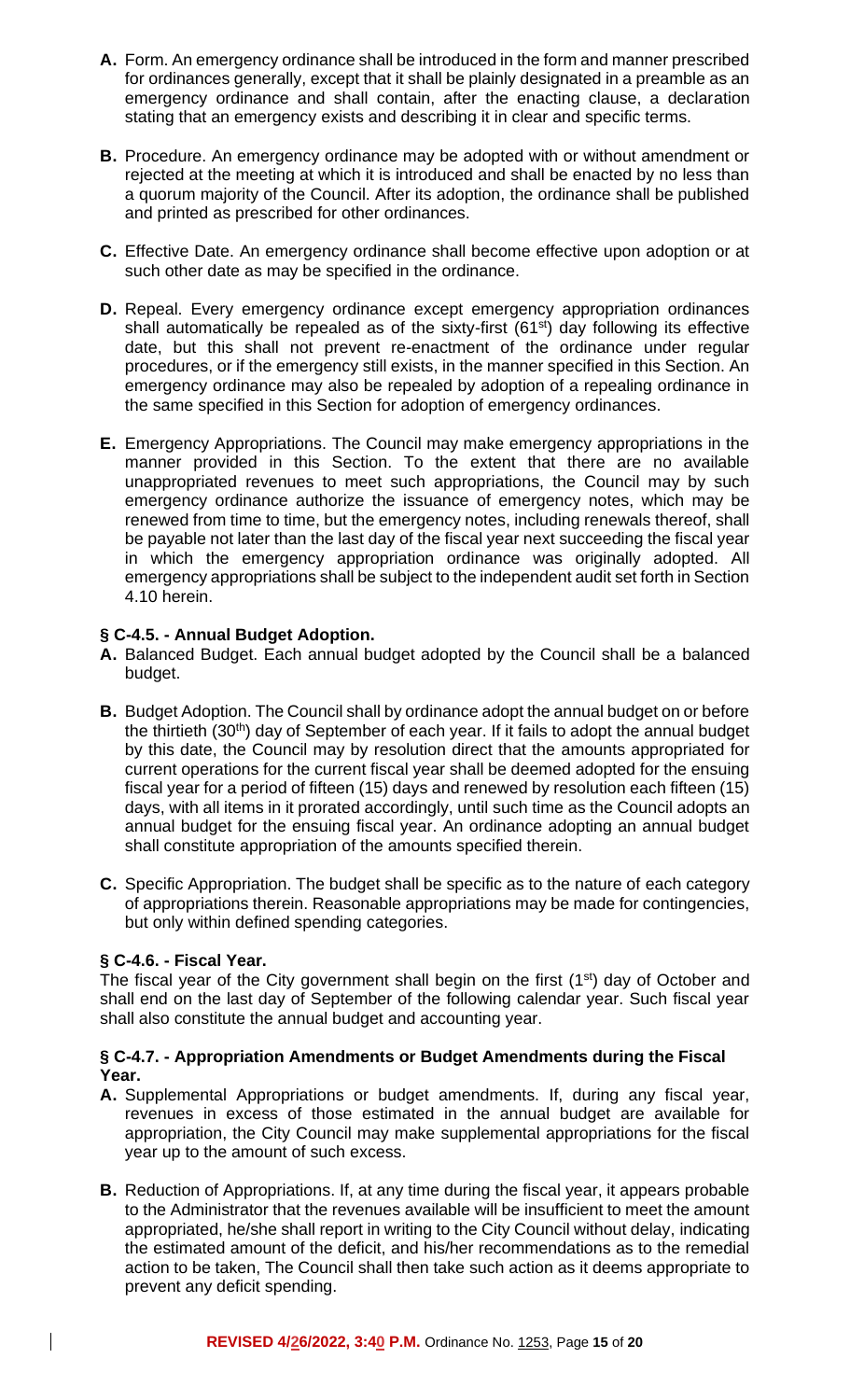#### **§ C-4.8. - Authentication, Recording and Disposition of Ordinances; Resolutions and Charter Amendments.**

- **A.** Authentication. The Mayor and the Clerk shall authenticate by their signature all ordinances and resolutions adopted by the Council. In addition, when Charter amendments have been approved by the electors, the Mayor and the Clerk shall authenticate by their signatures the Charter amendment, such authentication to reflect the approval of the Charter amendment by the electorate. Ordinances must be approved as to legal form by the City Attorney.
- **B.** Recording. The Clerk shall keep properly indexed books in which shall be recorded, in full, all ordinances and resolutions passed by the Council. Ordinances shall, at the direction of the Council, be periodically codified. The Clerk shall also maintain the City Charter in current form and shall enter all Charter amendments.
- **C.** Record Availability. The Council shall establish procedures for making all resolutions, ordinances, policies, or Codes adopted by reference, and this Charter, accessible to the people of the City on the City's website and other electronic means deemed appropriate, and shall otherwise be available for public inspection, or for purchase at a reasonable price.

## **§ C-4.9. - Annual Tax Levy.**

The City shall have the right to levy, assess and collect all such taxes as are permitted by law, including without limitation ad valorem, excise, franchise or privilege taxes on services and utilities.

# **§ C-4.10. - Independent Audit.**

The Council shall provide for an annual independent audit of all City accounts and may provide more frequent audits as it deems necessary. Those audits shall be made in accordance with generally accepted auditing standards by a certified public accountant or firm of such accountants (hereinafter referred to as the "auditors"), designated annually, who have no personal interest in the fiscal affairs of the City government or any of its officers. A summary of the results, including any deficiencies found, shall be made public. In making such audit, proprietary functions shall be audited separately and adequate depreciation on proprietary facilities shall be accrued so the public may determine the amount of any direct or any indirect subsidy. If a designated auditor has conducted the annual independent audit of the City for a period of five (5) consecutive years, the Council shall review, either through the appointment of a citizen's committee, an individual, or other certified public accountant or firm of such accounts, the adequacy of the auditors' performance.

## **ARTICLE 5. - ELECTIONS**

## **§ C-5.1. - Elections.**

 $\mathbf{I}$ 

- **A.** Electors. Any person, who is a resident of the City, has qualified as an elector of the State and registers to vote in the manner prescribed by law shall be an elector of the City.
- **B.** Nonpartisan Elections. All elections for the Council/City Clerk positions shall be conducted on a non-partisan basis and no ballot shall show the party designation of any candidate in accordance with the applicable provisions of the State of Florida Elections Code as codified in Florida Statutes, as may be amended from time to time.
- **C.** Election Dates. The City's general election shall be held in even-numbered years on the first Tuesday after the first Monday in November. In the event an election date falls on a religious holiday, the Council may, by ordinance, change the dates for qualifying and for the election. The terms of the sitting officials shall be extended as necessary to accomplish the election date revision made pursuant to this Section in accordance with Section 2.3 herein.
- **D.** General Election. The ballot for the general election shall contain the names of all qualified candidates for each of the Council/City Clerk positions which are to be filled as a result of members' terms expiring. The Candidates running for office with the highest number of votes shall be duly elected.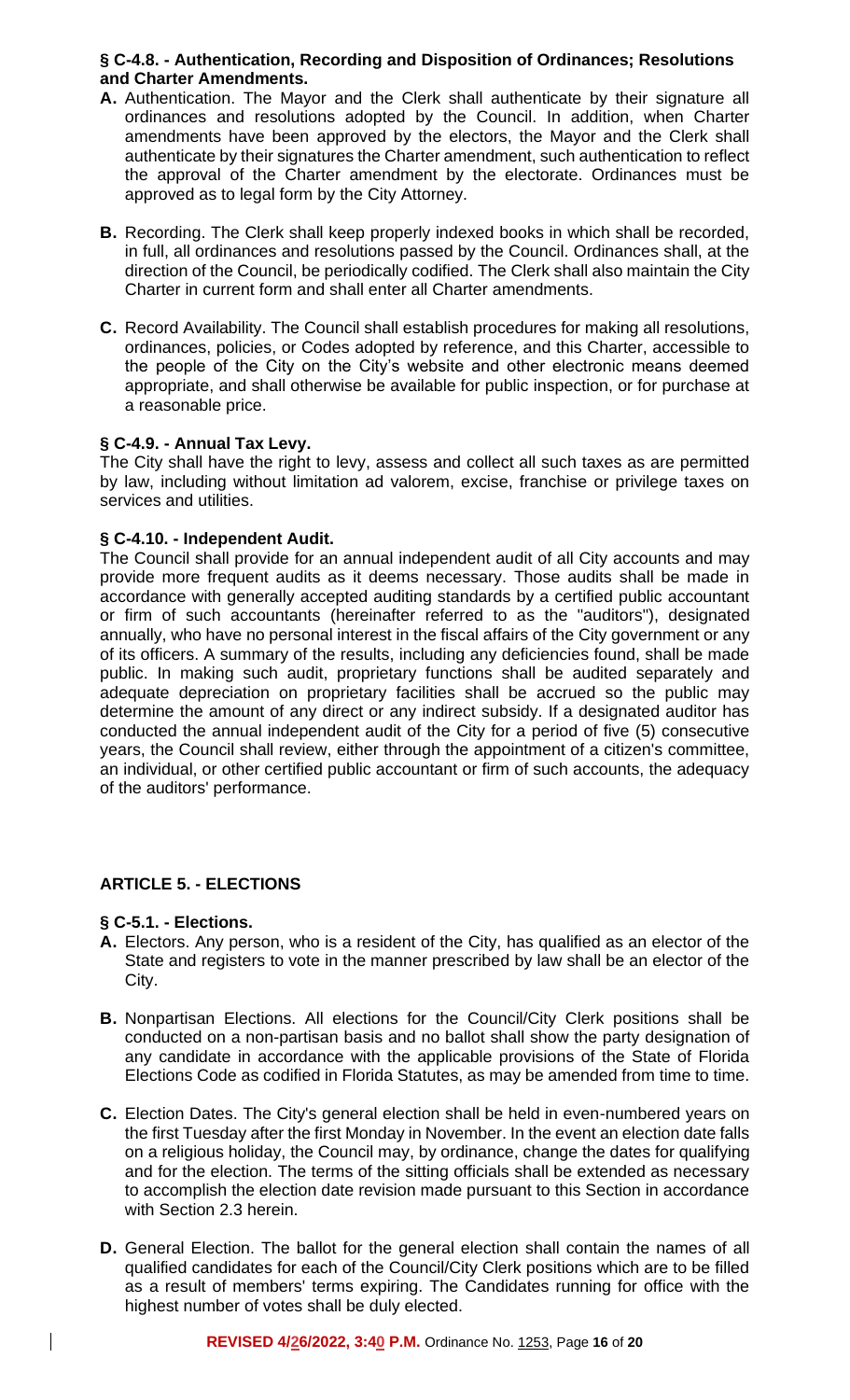- **E.** Run-off Election. The procedure and process set forth in the State of Florida Elections Code, as codified in Florida Statutes, and as may be amended from time to time, concerning a runoff election shall apply.
- **F.** Special Elections. Special elections, when required, shall be scheduled by the Council at such times and in such manner as shall be consistent with this Charter, in accordance with the State of Florida Elections Code as codified in Florida Statutes, as may be amended from time to time.
- **G.** Single Candidates for Council/City Clerk. No election for the Council/City Clerk office, shall be required in any election if there is only one duly qualified candidate. That candidate shall be considered elected automatically in accordance with any pertinent process and timetable in law or Charter.
- **H.** Vote by Mail. Vote by Mail voting will be permitted as provided by the laws of the State and under such conditions as may be prescribed by ordinance from time to time.
- **I.** Commencement of Terms. The term of office of any elected official will commence on the first Monday in January, following the General Election and continue until his/her successor is qualified and elected for a period of four (4) years.
- **J.** Chief Elections Officer. The City Clerk is hereby designated as the Chief Elections Officer of the City and shall see that all City elections are conducted in a proper and legal manner. Subject to the approval of the Council, the City Clerk may delegate any or all the responsibilities for administering elections to the Okeechobee County Supervisor of Elections.
- **K.** Straw Ballot. City Council may, by ordinance, call a special election with a purpose of having the electors of the City vote on an issue in a nonbinding referendum. The ordinance shall call the election, set the date therefor, and prescribe the ballot language. The City Clerk shall cause a notice of election to be published in accordance with state law. The election may be held in conjunction with a regularly scheduled City election or at such other time as provided by Council.
- **L.** Applicable law. To the extent not addressed herein or not inconsistent with the provisions herein, the State of Florida Elections Code, as codified in Florida Statutes, as may be amended from time to time, shall apply to Article 5 herein.

## **§ C-5.2. - Initiative and Referendum.**

 $\mathbf{I}$ 

The electors of the City shall have the power to propose to the Council the passage or repeal of ordinances and to vote on the question if the Council refuses action. Such power shall not extend to the budget or capital program or any ordinance relating to appropriation of money, levy of taxes or salaries of City officers or employees.

- **A.** The person proposing to exercise this power shall submit the proposal to the Council which shall approve as to form a petition for circulation in one or several copies as the proposer may desire.
- **B.** The person or persons circulating the petition shall within sixty (60) days of approval of the form of the petition, obtain the valid signatures of voters in the City in numbers at least equal to twenty percent (20%) of the registered voters in the City on the day on which the petition is approved, according to the official records of the Okeechobee County Elections Supervisor. Each person signing a petition shall place thereon, after their name, the date, and their place of residence. Each person circulating a copy of the petition shall attach to it a sworn affidavit stating the number of signers and the fact that each signature was made in the presence of the circulator of the petition.
- **C.** The signed petitions shall be filed with the City Clerk who shall immediately forward them to the Okeechobee County Elections Supervisor to determine the sufficiency of the signatures. The petitions shall be accompanied by a cashier's check payable to the Okeechobee County Elections Supervisor in an amount sufficient to pay for a canvass of the petitions in accordance with the applicable Florida Statutes and rules and regulations of the Division of Elections of the State of Florida. If the number of signatures is insufficient or the petition is deficient as to form or compliance with this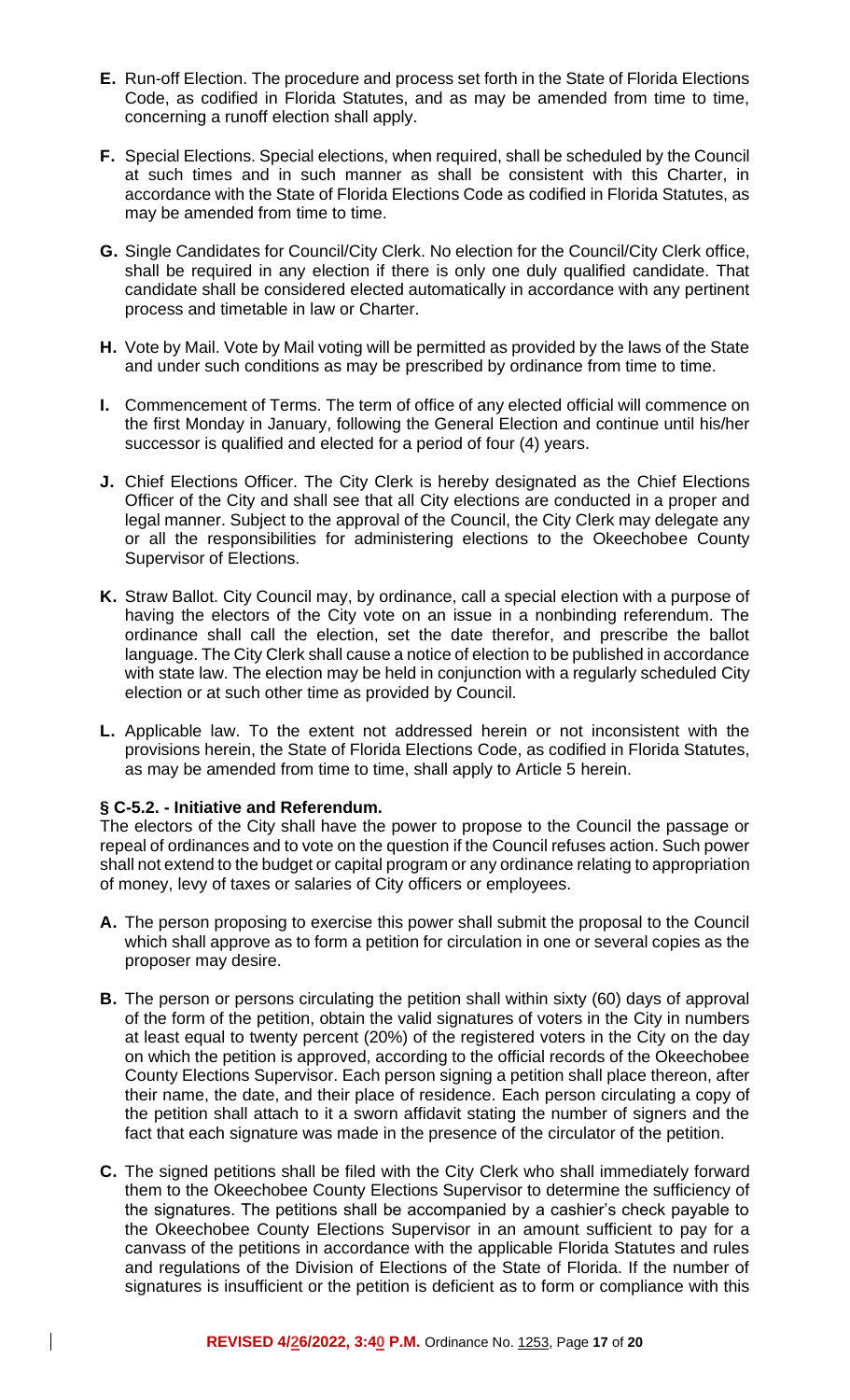section, the City Clerk shall notify the person filing the petition that the petition is insufficient and that it has failed.

- **D.** The Council shall within sixty (60) days after a sufficient petition is presented either:
	- 1) Adopt the ordinance as submitted in an initiatory petition or repeal the ordinance referred to by a referendary petition, or
	- 2) Submit the proposal to the electors of the City in impartial and concise language and in such manner as will provide a clear understanding of the proposal.
- **E.** If the Council determines to submit the proposal to the electors, the election shall be held on the next scheduled City election. The result shall be determined by a majority vote of the electors voting on the proposal.
- **F.** An ordinance proposed by initiatory petition or the repeal of an ordinance by referendary petition shall be effective no later than thirty (30) days after the election, except that:
	- **1)** Rights accumulated under an ordinance between the time a certified referendary petition against the ordinance is presented to the Council and the repeal of the ordinance by the voters, shall not be enforced against the City, and
	- **2)** Should two or more ordinances having conflicting provisions, be adopted at the same election, the one receiving the highest number of votes shall prevail as to those provisions.
- **G.** An ordinance adopted by the electorate through initiatory proceedings shall not be amended or repealed by the Council for a period of no less than one (1) year after the election at which it was adopted, but thereafter it may be amended or repealed like any other ordinance.

## **ARTICLE 6. - CHARTER AMENDMENTS**

#### **§ C-6.1. - Procedure to Amend.**

The Charter may be amended in accordance with these provisions:

- **A.** Initiation by Ordinance. The Council may, by ordinance, propose amendments to this Charter and upon passage of the initiating ordinance shall submit the proposed amendment to a vote of the electors at the next general election held within the City or at a special election called for such purpose, unless such amendments do not require a vote of the electors as prescribed by state law.
- **B.** Initiation by Petition. The electors of the City may propose amendments to this Charter by petition. Each petition proposing amendments to this Charter shall be commenced, in the form, filed, certified as to its sufficiency and/or withdrawn in the same manner as an ordinance proposed by initiative pursuant to Section 5.2 herein.
- **C.** Submission to Electors. Upon certification of the sufficiency of the petition, the Council shall submit the proposed amendment to a vote of the electors at the next general election if such election is scheduled to be held not less than ninety (90) days from the date on which the petition was certified or at a special election called for that purpose. A special election, if necessary, shall be held in the same calendar year during which the petition was both certified by the Council and approved by the Supervisor of Elections.
- **D.** Results of Election. If a majority of the qualified electors voting on a proposed amendment vote for its adoption, it shall be considered adopted upon certification of the election results. If conflicting amendments are adopted at the same election, the one receiving the greatest number of affirmative votes shall prevail to the extent of such conflict.

## **§ C-6.2. - Charter Revision and Review Committee.**

 $\overline{\phantom{a}}$ 

 $\mathsf{l}$ 

At its first regular meeting in January December of the tenth-eleventh  $(10<sup>th</sup>11<sup>th</sup>)$  year after the adoption of this Charter, and thereafter every tenth  $(10<sup>th</sup>)$  year commencing thereafter, the Council shall appoint a Charter Review Advisory Commission ("Charter Review

**REVISED 4/26/2022, 3:40 P.M.** Ordinance No. 1253, Page **18** of **20**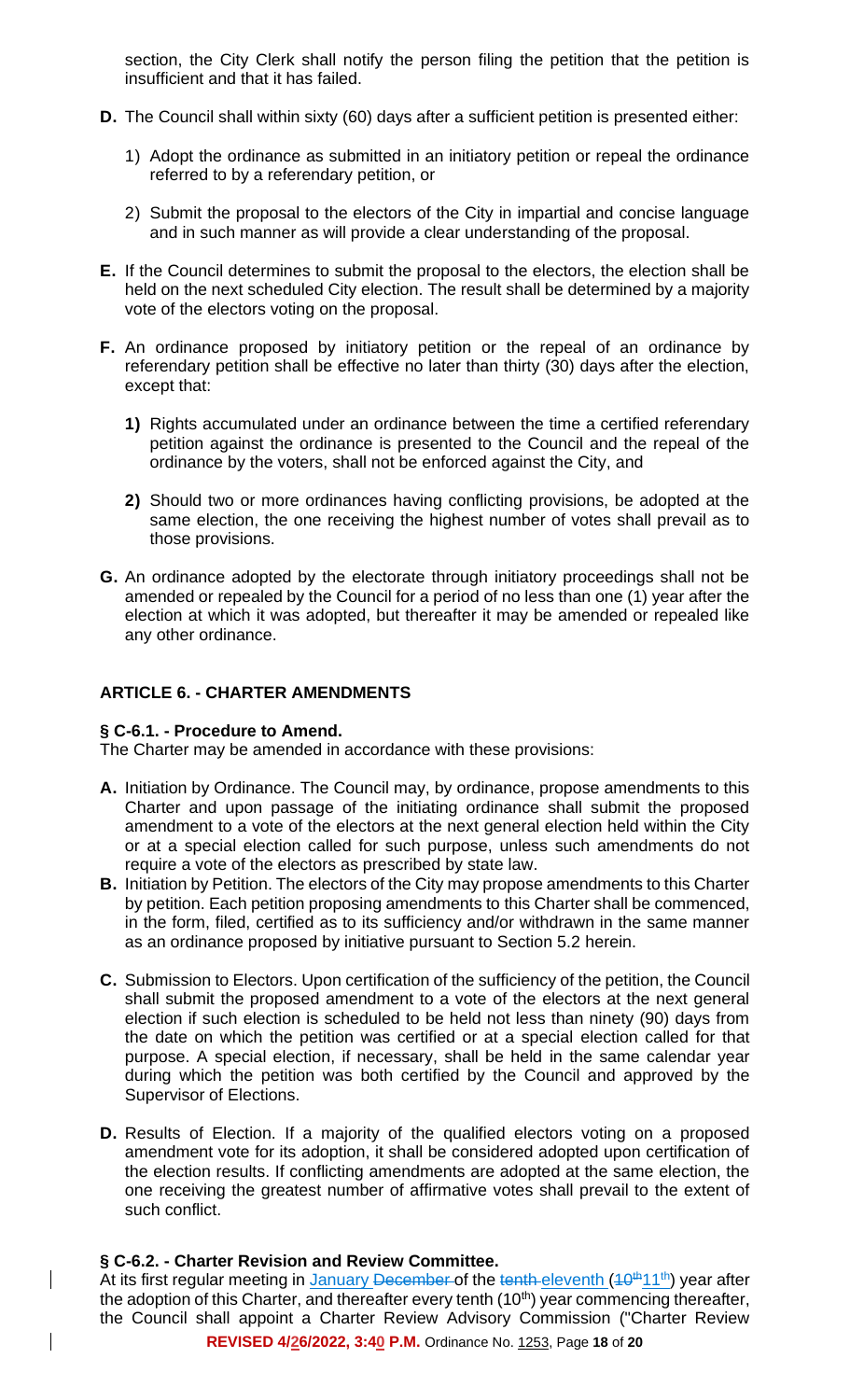Commission") consisting of no less fewer than five (5) persons in the same manner and application process as that prescribed for appointments to advisory committees, boards, and agencies Citizen Boards and agencies. Each Council Member shall be entitled to appoint one Charter Revision Commission member but that appointee shall be ratified by a majority of the Council. In addition, the Council may appoint by majority vote any additional members to the charter review commission which have submitted an application or letters of interest. The Charter Review Commission shall commence its proceedings within forty-five (45) days after appointment by the Council. If the Charter Review Commission shall make recommendations to Council, and shall determine if a Charter revision is needed, it shall draft such amendments to this Charter as it deems appropriate and submit the same to the Council no later than one (1) year after their appointment by the Council. Notwithstanding any other provision in this Charter, the Charter Review Commission shall select the Chairperson of the Charter Review Commission.

# **ARTICLE 7. - GENERAL PROVISIONS**

## **§ C-7.1. - Severability.**

If any section or part of a section of this Charter shall be held invalid by a court of competent jurisdiction, such holding shall not affect the remainder of this Charter or the context in which such section or part of section so held invalid may appear, except to the extent that an entire section or part of section may be inseparably connected in meaning and effect with the section or part of section to which such holding shall directly apply.

# **§ C-7.2. - Conflicts of Interest; Ethical Standards.**

The Council, officials and employees of the City shall be subject to the standards of conduct for public officers and employees set by state law. In addition, the Council may, by ordinance, establish a Code of Ethics for Council, officials and employees of the City which may be supplemental to law, but in no case may such an ordinance diminish the provisions of this Section or of general law.

The State of Florida Code of Ethics, as codified in state law, shall apply to Council Members. Notwithstanding the foregoing, no member of the Council who possesses such a financial interest shall vote on, or participate in the Council deliberations concerning, any such contract or sale. Any violation of this section, with the knowledge of the person or entity contracting with the City, may render the contract null and void.

## **§ C-7.3. - City Personnel System.**

All employments, appointments and promotions of City officers and employees shall be made pursuant to personnel policies and procedures to be established by the Administrator or City Clerk, as approved by Council, from time to time.

## **§ C-7.4. - Variation of Pronouns.**

All pronouns and any variation thereof used in this Charter shall be deemed to refer to masculine, feminine, neutral, singular, or plural as the identity of the person or persons shall require and are not intended to describe, interpret, define or limit the scope, extent, or intent of this Charter.

# **§ C-7.5. - Charitable Contributions.**

The City shall not make any charitable contributions to any person or entity except if such contribution is approved by the affirmative votes of at least four (4) City Council Members.

## **§ C-7.6. - Precedence over Related Laws.**

In case of a conflict between the provisions of this Charter and the provisions of the Code of Ordinances to be adopted pursuant thereto, the Charter terms shall control. Moreover, nothing in this Charter shall be construed to alter, abolish, affect, or amend the general laws of the State of Florida, now in force, or which hereinafter may be enacted relative to or affecting this City.

## **§ C-7.7. - Discrimination Policy.**

The City shall not adopt any measure or policy or otherwise discriminate against any person due to age, race, religion, color, national origin, physical or mental disability, creed, sexual preference or gender identification.

## **§ C-7.8. - Effect of This Charter.**